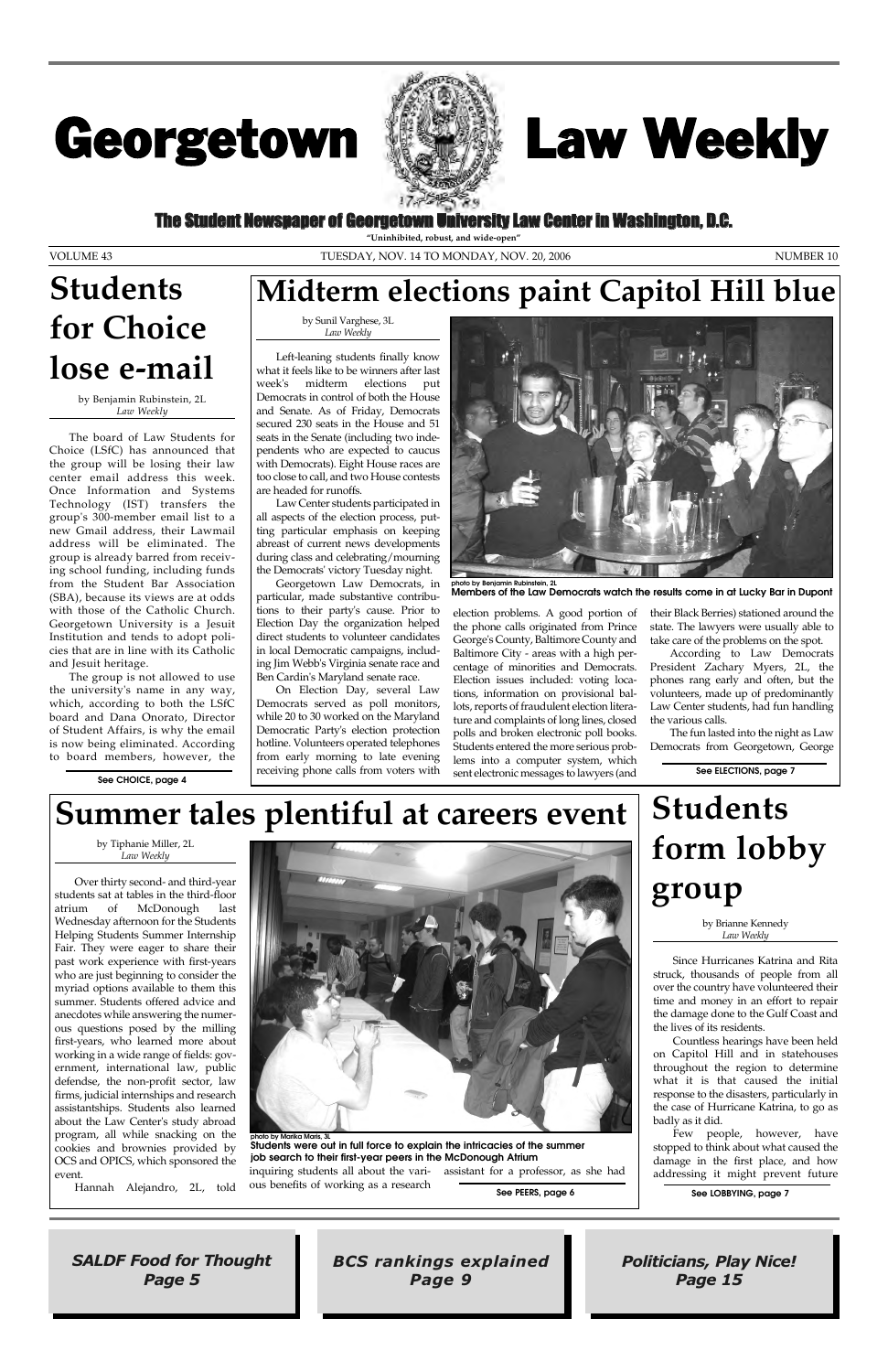



#### **Basketball Ticket Sales**

Stop by McDonough Room 171 to purchase yours today! Tickets will be available for Hoyas Basketball vs. Ball State on Monday, Nov. 27 at 7:30 p.m. at the Verizon Center,starting on Nov. 13. Excellent seats are available. On sale starting Nov. 15, tickets will be available for Hoyas Basketball vs. Oregon on Wednesday, Nov. 29 at 7:30 p.m. at the Verizon Center. Excellent seats are available. Hoyas Basketball tickets are available for every home game. The Office of Student Affairs will be selling tickets to every 2006- 2007 home Hoyas Basketball game. All tickets will go on sale at least one week prior to each home game. Stop by McDonough Room 171 for more information.



#### **Ask an Administrator**

Ever wonder who does what around here? Who can help replace a lost locker key? Who decides if a class is offered pass/fail? On Wednesdays, from 12:30 p.m. - 1:30 p.m., in the Market Café of McDonough, a different administrator will host a table in the Market Café each week to answer students' questions. Stop by for a cookie and chat. This month, John Stephens, Director of LL.M. Academic Services is scheduled for Nov. 15 and Denise Steeley, Registrar, will be at the Café on Nov. 29.



#### **Drug Policy Conference**

Just Say Know! The Students for Sensible Drug Policy International Conference is just around the corner. Hundreds of students from all over the country will be convening at the Law Center for the conference, Nov. 17 through 19. There will be many incredible speakers, including Terry Michael, former press secretary for the Democratic National Committee, Billy Murphy, former judge and renowned criminal defense attorney, Ethan Nadelmann, Drug Policy Alliance and our very own Carmack Waterhouse Professor of Legal Theory Randy Barnett. Please visit *ssdp.org/conference* for more information.



#### **Georgetown Law Forum Panel**

The Student Ambassadors and Georgetown Public Policy Institute invite you to attend "After the Election: What Happened and Where Do We Go From Here?" a Georgetown Law Forum Panel Discussion. Panelists include Professor EJ Dionne, Jr., of the Georgetown Public Policy Institute, who is also a Senior Fellow at the Brookings Institution and a columnist for the Washington Post, and Tod Lindberg, a Research Fellow at the Hoover Institution and the Editor of the Institute's Policy Review. The panel will be introduced by Judy Feder, Dean of the Public Policy Institute, on Tuesday, Nov. 14, at 6:00 p.m., in McDonough Room 202. The panel is also sponsored by the Office of Admissions and the Law Alumni Office.



#### **Technology and Voting**

Thursday afternoon, ACS will have a panel discussion, "Steal this Vote: Counting Your Vote in an Era of Electronic Voting Machines and Billion Dollar Campaigns," featuring Jon Stokes of Ars Technica Magazine (describing how to hack a voting machine), Peter Vickery of Massachusetts Voters for Fair Elections (speaking on public campaign financing) and Professor Spencer Overton of George Washington University (moderating and speaking on Voting Rights). The panel will convene at 4:00 p.m. in McDonough Room 203. Food and drink will be served. Contact *georgetownacs@law.georgetown.edu* for more information.



#### **Issues in Transgender Law**

Join Outlaw for a lunchtime talk on "Transgender Civil Rights," with Lisa Mottet, Law Center alumnus and Legislative Lawyer with the National Gay and Lesbian Task Force's Transgender Civil Rights Project. The talk will take place on Thursday, Nov. 16, from 12:10 to 1:10 p.m. in McDonough Room 140. Learn about current issues in transgender law while eating free pizza! Questions? Contact *jpw45@law.georgetown.edu*.



#### **Keg on the Quad**

JLSA will be hosting Georgetown

Law's weekly Keg on the Quad this bring your GoCard. No vaccine can Wednesday, Nov. 15 at 3:30 p.m. be administered without your The Keg will be on the Quad, unless the weather requires the Keg to be held in the Sport and Fitness Center. Stop by and enjoy!



#### **Immigration Panel**

The Federalist Society presents a panel on "Immigration Law and Policy: What Do We Do with the Twelve Million?" with Keynote Speaker, U.S. Senator John Cornyn (R-TX), the Chairman of the Senate Subcommitee on Immigration, Border Security and Citizenship. Other panelists include: Lynden Melmed, Immigration Counsel, Senate Subcommittee on

Immigration, Border Security and Citizenship; Esther Olivarria, Counsel, Senator Edward Kennedy (D-MA); Beto Cardenez, General Counsel, Senator Kay Bailey Hutchison (R-TX) and Professor Andy Schoenholtz. The panel will take place on Thursday, Nov. 16, at 3:30 p.m. in McDonough Room 201.



#### **Flu Shots!**

The Student Health office will be offering additional flu shots next week for staff, students and faculty. Vaccines will be administered at the following times: Tuesday, Nov. 14, from 4:00 p.m. to 5:00 p.m., Wednesday, Nov. 15, from 3:00 p.m. to 4:00 p.m. and Thursday, Nov. 16, from 4:00 p.m. to 5:00 p.m. This is a walk-in clinic, so no appointments will be taken. Student Health is located on the lower level of Gewirz, room L102. Please remember to

GoCard.



#### **Mental Health Rights**

Do you care about Mental Health Rights? Curious about how you can use your law degree to make a difference? Georgetown Law Active Minds presents Karen Bower, the Senior Staff Attorney for the Bazelon Center for Mental Health Law, who will be talking about the Center, her current litigation on campus mental health issues and ways law students can make a positive impact on Mental Health Rights. Join us on Wednesday, Nov. 15 from 4:00 p.m. to 5:00 p.m. in Hotung 2000.

Refreshments will be served. Contact *edwinswan@gmail.com* with questions or for more information.



#### **APALSA Panel**

Join APALSA for lunch panel on summer internships, in Hotung 2000, on Thursday, Nov. 16, from 12:00 noon to 1:30 p.m. The panel will feature summer associates at U.S. and International Law firms, public interest interns, judicial interns and research assistants. Food will be provided!



**Homelessness Awareness Month**

Please participate! DONATE:

"Stuff the Turkey" (Until Nov. 22) -Donate a dollar! For each \$7 we raise we will donate a Thanksgiving

dinner to the homeless! DISCUSS:

The "Problem" in Our Backyard: A Panel Discussion (Nov. 16, 5:00 p.m., McDonough Room 164)

-Join a group of distinguished legal panelists to discuss the benefits, challenges and opportunities of working with the homeless in the legal profession.

VOLUNTEER:

Help the Homeless Walk (Saturday, Nov. 18)

- Each walker helps to raise money for the homeless.

Martha's Table (Saturday, Nov. 18) -Volunteer to help make meals from 1:00 p.m. to 3:00 p.m.

Email: Jarod at *jgt26@law.georgetown.edu* for details.





### **Four Sudoku puzzles**

*Fill in the grids so that every row, every column and every 3x3 box contains the digits 1 through 9 with no repeats.*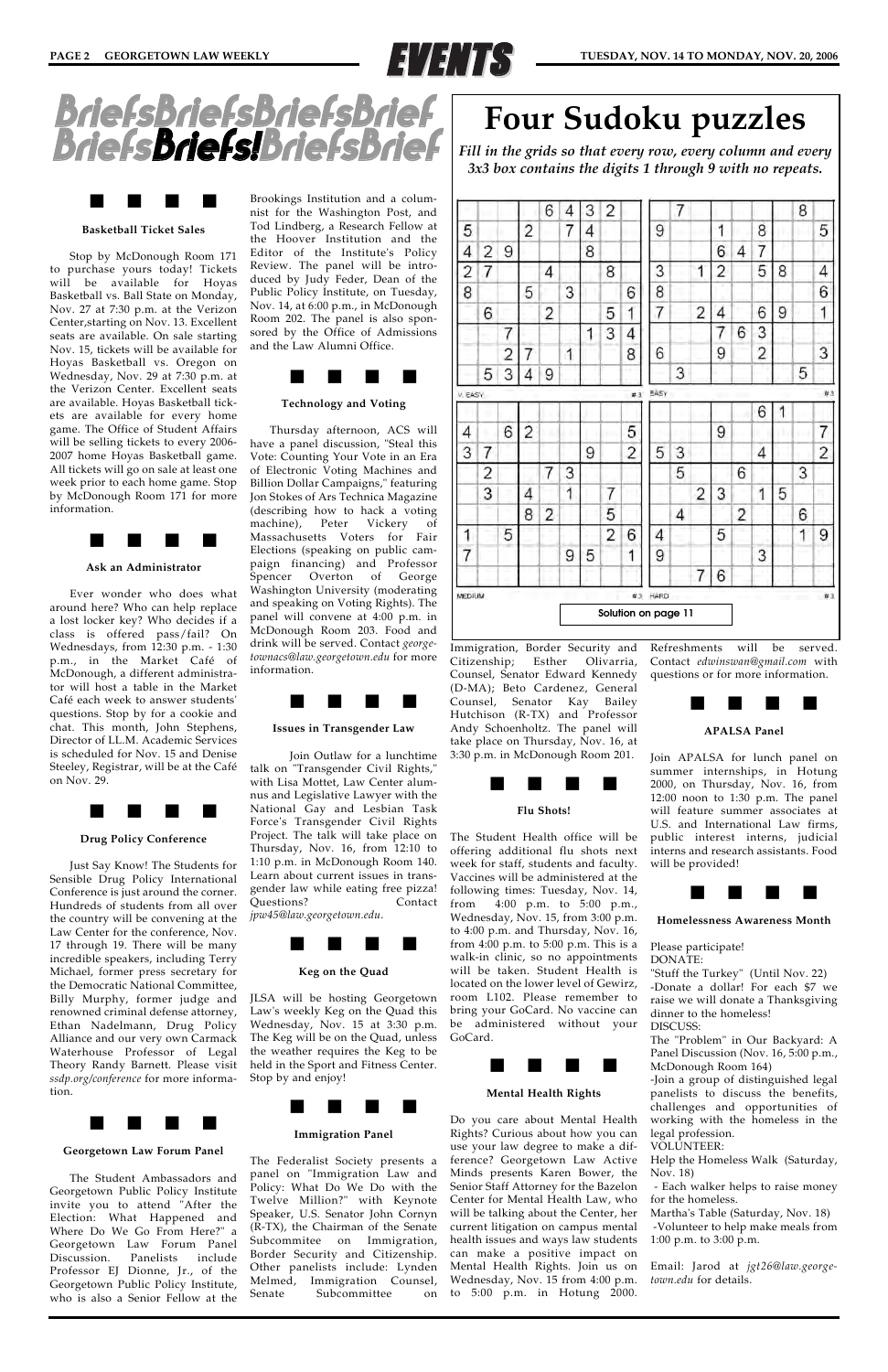

by Emily Camastra, 2L *Law Weekly*

The Dominican Republic does more than just supply baseball with an endless supply of phenomenal baseball players. It also, like many other Latin American countries, is in the midst of a new constitutionalism. The Dominican Republic's Ambassador to the United States, Flavio Darío Espinal, spoke at Georgetown Law last Tuesday about this new constitutionalism and his theories about how the different political philosophies of the United States and Latin America have resulted in starkly different adherences to the rule of law.

Espinal spoke of the different pillars of liberal democratic intuitionalism embedded in U.S. political philosophy that are completely absent in Latin America. For example, the first pillar, he insisted, was a kind of skepticism about the nature of humankind. Espinal pointed out that Americans based their government on the Montesquieu assertion that if men were angels, there would be no need for government. Latin Americans, on the other hand, do not share in this skepticism. Over time, they have put a lot of trust in their leaders and, as Espinal insinuated, this really hasn't done them a whole lot of good. Also, where Americans are skeptical about too much power residing in the state, Latin Americans have historically not been wary about state power.

Espinal also pointed out a lack

of skepticism for majority power. "In them. Latin America, when there's a majority, leaders see no reason to pay attention to minorities", Expinal explained. "So governments oscillate between too much power in one person and too much power in majority. There needs to be greater emphasis on pluralism in Latin America."

Another stark difference between the United States and Latin America is the balance struck between order and liberty. Whereas the United States grants certain inalienable liberties, the same cannot be said in Latin America. Espinal pointed out order's supremacy in Latin America with the often-quoted analogy that liberty is like food and order is like oxygen.

"You can go a few days without food," Espinal explained, "but you can only go a few minutes without oxygen".

But perhaps the biggest difference between the U.S. and its Southern neighbors is the level of adherence to the written constitution. In pointing out the frequency with which constitutions are written and rewritten, Espinal explained, "In Latin America, constitutions are nothing more than political declarations or aspirations. They are not truly legal, binding documents."

Espinal sarcastically bragged that the constitution of the Dominican Republic was rewritten more than any other in the world. Students in the LLM program from Venezuela, however, predicted that this record would soon belong to

After identifying the problems, Espinal acknowledged that the major question remaining was how to go about rebuilding the pillars of liberal democratic institutionalism. Espinal's answer: "We need to take the constitution seriously!"

Espinal noted that the current trend in constitutionalism is to write public policies directly into the constitutional text. For example, many Latin American countries are experimenting with provisions like requiring 5 percent of the GDP to go towards education.

The ambassador explained that while these are wonderful aspirations, public policies and so-called "third generation rights" (like the right to work or the right to a clean and safe environment) should not be written into the constitutional text.

"The constitution may not be able to do anything about providing people with work", Espinal explained. "So if we declared a right to work when there was no work, we'd be violating the constitution all the time."

Ambassador Espinal's visit to Georgetown Law was part of the "Breakfast With the Ambassador" series sponsored by CAROLA and the Office of International and Transnational Programs. CAROLA, the Center for the Advancement of the Rule of Law in the Americas, seeks to create an open forum, in which issues concerning rule of law can be discussed, in order to understand the laws and legal system in the region.

Ambassador Espinal is a distinguished professor of constitutional and public international law, and former dean, at the Universidad Católica Madre y Maestra in Santo Domingo. Holder of a Masters degree in political science from the University of Essex in England and a Ph.D. in government from the University of Virginia, he has written a prize-winning monograph: *Constitutionalism and Political Processes in the Dominican Republic*.

# **PAL hosts discussion on two Supreme Court cases**

### **Dominican ambassador addresses law students**

#### by Sarah Hale, 2L *Law Weekly*

Last week the Supreme Court heard *Gonzales vs. Carhart* and *Gonzales vs. Planned Parenthood* - two cases challenging the federal Partial-Birth Abortion Ban Act of 2003. The Progressive Alliance for Life at Georgetown hosted a discussion on these cases and the law surrounding them last Wednesday. Walter Weber led the discussion. Weber is a senior attorney at the American Center for Law and Justice (ACLJ). He spoke about the background against which these cases were brought as well as the oral arguments themselves.

Weber spoke about how the dilation and extraction abortion technique

(commonly referred to as partial birth abortion) developed. After the foundational abortion decision in Roe doctors began using a technique for midterm abortions known as dilation and evacuation. This procedure involved separating a fetus into components in the uterus and then removing the components. In time, though, some doctors began performing abortions by the slightly different, dilation and extraction method, in which the fetus is removed from the uterus intact, rather than in components.

Weber posed the question to those gathered, "Why would abortionists do this?" Weber than answered his own question by presenting the arguments commonly offered by doctors in support of this abortion method.

The first argument proffered for dilation and extraction abortion is that

it is effective. He claimed that there are no "accidental" live births from dilation and extraction abortions, as sometimes occurred in induction abortions (which were the norm for mid-term abortions before dilation and evacuation or dilation and extraction abortions).

Doctors also support this method of abortion, Weber said, for research purposes. An intact fetus can be studied more easily than one removed from the uterus in components. This research advantage is particularly felt in cases where the fetus was aborted after a diagnosis of mental defect. The doctors can possibly study the intact fetus to determine the nature of the defect and better advise the patient regarding future pregnancies.

Another advantage claimed by doctors that is central to the debate about dilation and extraction abortions is the claim that these types of abortions are safer for patients undergoing the procedure. This argument that dilation and extraction abortions pose fewer risks to patients could be a key factor in the Court's decision about whether to allow the federal Partial-Birth Abortion Ban Act to stand.

Having briefly discussed the medical history and reasoning behind the dilation and extraction method of abortion, Weber moved on to explain the legal developments that led to the cases heard before the Supreme Court last week. In the years before the federal ban was passed, several states enacted legislation prohibiting dilation and extraction abortions. These laws were then challenged and several were struck down as unconstitutionally overbroad (the definitions of prohibited behavior in many was said to encompass not only dilation and extraction, but also dilation and evacuation procedures) and also because the bans did not allow for an exception for maternal life or health. In response to these defeats, the federal legislation, enacted in 2003, narrowed the definition of prohibited behavior to an abortion in which the trunk of the fetus, past the navel, is removed intact. This law was challenged and struck down in two cases, appeals were made and the decisions were affirmed in the intermediate appellate courts. Appeals from these intermediate courts were the cases brought to the Supreme Court last week in the form of Gonzales vs. Carhart and Gonzales vs. Planned Parenthood. Weber, who listened to the arguments last week from the lawyers' lounge at the Supreme Court, spoke specifically about the claims made by the attorneys and the questions asked by the Justices. The attorneys opposing the ban cited its lack of a maternal health exception and also made claims that the ban was too broad, even with the narrowed definition, and that it is unconstitutionally vague. The Department of Justice, Weber said, argued that Congress, in enacting this ban, was informed by fact finding regarding the necessity (or lack thereof) for a health exception as well as the proper definition of prohibited behavior. The Department argued that the Court should defer to Congress given its superior fact finding capabilities.

As for the Justices, Weber noted that they were all "playing it close to the vest" in their comments and questions to the attorneys. Justice Alito, hearing his first abortion case on the Supreme Court, was entirely silent and Justice Scalia, normally active in oral arguments, made surprisingly few inquiries and comments to the attorneys, Weber noted. The comments that were made by the Justices, Weber added, were almost entirely concerning the health issues and did not at all emphasize the vagueness or overbreadth concerns.

Weber said he expects a decision to be announced in June 2007 and that he anticipates a close decision - possibly a 5-4 or 6-3 split. He also expressed a feeling that the Court, in an effort to build a majority, may be forced into an opinion that actually decides very little. Finding common ground for a majority that includes, for instance, Justices Kennedy and Scalia, might mean that the ground upon which the opinion stands is necessarily narrow. On Sunday night, PAL hosted another event in McDonough Room 110, where they served pizza, salad and drinks while watching a National Geographic film called *Int the Womb*, which shows images of the fetus as it develops. After the film, the PAL members and other attendees discussed how the details of the film could be used to inform the abortion debate.



**photo courtesy of Dominican American National Roundtable Ambassador Espinal addressed Georgetown Law students about the state of constitutionalism in Latin America**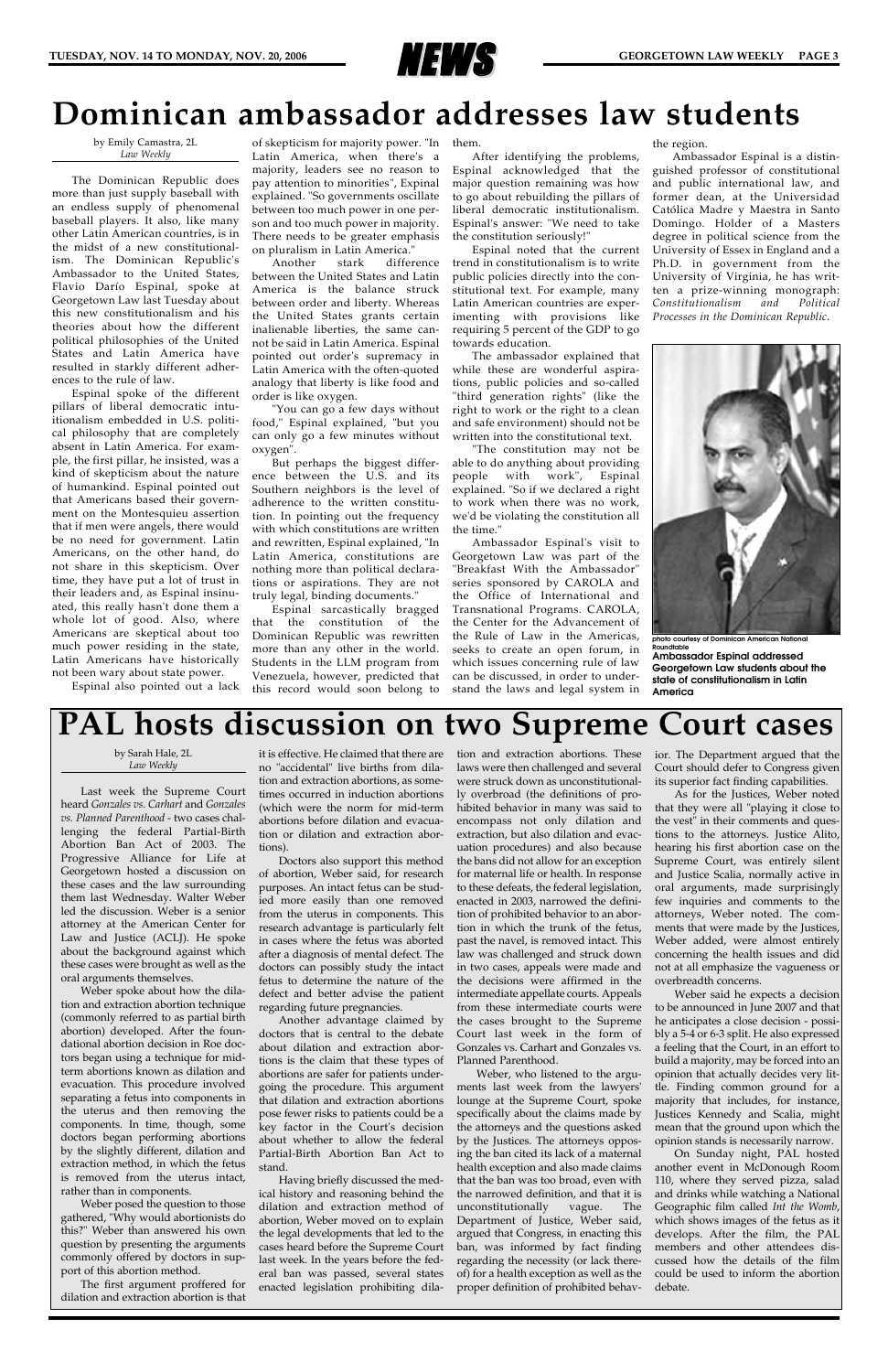

by Kalah Paisley, 3L *Guest Writer*

Last Friday night Just Praise performed their first concert of the year, and the goal of worship was ubiquitous. The twelfth floor of Gewirz was seemingly transformed into a tent meeting complete with loud voices raised in worship, brief testimonials and prayers shared by members of the choir, and a short message and benediction delivered by guest Minister Yorri Berry.

Just Praise Gospel Choir is comprised of eighteen law students with a range of singing and religious experiences but one solid aspect of their lives is common. It is that little "just" - their eagerness to worship God while also ministering to the spiritual needs of the Georgetown Law community.

Drawn to the concert was a pleasing crowd, including notable attendees Public Safety Officer Henderson, Sister Dorinda, and Professor Menkel-Meadow. The audience appeared to enjoy the dynamics of the concert. Few songs went by without notable numbers of the crowd jumping to their feet, clapping and moving to the music.

The concert began with music by the jazz quartet. Duane Gray (drums) and Alvin Kilibrew (bass) were joined by two of Georgetown's own. Leviticus Thomas (piano) is the director of the Georgetown University Gospel Choir and Caleb Griffin (saxophone) is a law student.

Anita Barksdale, 2L, Director of Just Praise, welcomed everyone to the concert and quickly defined the theme of the evening, joking that you may have thought you were coming to support a friend, but you were

actually coming to be ministered to spiritually. Starting quietly, she was soon joined by the choir as they proceeded from the rear of the room and opened with "I Will Bless the Lord" with Shwanda Harris, 3L, as exhorter.

The program consisted of a wide selection of pieces ranging from the energetic melody, "I Never Will/You Brought the Sunshine" to the traditional "Holy, Holy, Holy" sung by the smaller ensemble including sopranos Frances Hartwell, 3L, and Gail Reid, 2L, alto Anita Barksdale, and tenors Shwanda Harris and Richard Ramsay, 3L. The ensemble also provided solos throughout the program.

Another standout performance was by Melissa Gardner, 3L, who provided sign language interpretation for the third song of the evening, "Thank You," and shared words of inspiration during the song, "Imagine Me". Additionally, local artist Patricia Barnes Brookes, who helps Just Praise perfect their craft, shared a beautiful piece that she described as "a hymn of the church". Two current law students also treated the audience to beautiful piano solos. Kyden Creekpaum, 3L, performed "My Tribute," and Richard Ramsay, co-director of Just Praise, also shared a piece.

Audience reactions were in solid support of the gospel choir and its beautiful music. When asked after the concert to reflect on the performance, Eamonn Moran, 3L, was not stingy with his praise. "The concert was fabulous! The spirit and passion of the Just Praise singers, coupled with the excited and enthusiastic attendees, provided a warm, upbeat and vibrant setting," he said.

Moran continued, "I really

enjoyed the opportunity to spend time in reflection and prayer, with the Thanksgiving holiday approaching and the semester wrapping up and exams approaching soon after that. It was great that the event was so well attended, and to see many fellow members of the Georgetown Law community support the efforts and hard work of one of our outstanding student organizations here on campus."

The music of the evening transcended denominations, ministering to each in a different way. When

asked whether this was a new experience for her and if she enjoyed it, the new scheduling manager of Student Affairs, Katie Michaels, responded that she enjoyed it very much, adding, "It's the same God, that's the important thing."

No one in attendance could deny this spiritual commitment, and its influence permeated the evening. In an evening of joy and song, Just Praise provided just another demonstration of the hidden talents of the Georgetown Law community.



## **Just Praise concert raises student voices and spirits**

### **Choose and lose: student group's e-mail deleted**

loss of their email address is only the latest in a series of steps taken that, in their eyes, are making it much more difficult to organize on campus. LSfC speakers are often considered "high-profile" by the administration, which means that the group has to request a room for these events at least two weeks in advance of the event. Even for rooms that are requested early, twice recently the group has not received a room assignment until the day, which hampered publicity. This last minute room shuffling, according to the board, has made it difficult to have programming, and as a result the group is doing less this year than last year. Another restriction faced by LSfC involves tabling: the group is prohibited from using the usual table location in front of the chapel and instead must table near the vending machines in the cafeteria entryway. This restriction, according to board members, is a result of student complaints about the group being too close to the chapel. The LSfC board believes that the restrictions on their activity have been spurred by a small and vocal group of students at the Law Center.

Jennifer Marcovitz, 2L, the Secretary of LSfC, noted that "it seems like the drive behind this is other students." Marcovitz thought that the students who were pushing the curbs on LSfC activity "don't want us heard on campus."

However, Onorato denied that the new action was spurred by student complaints, but she acknowledged the potential for such complaints. According to her, the action by the school is happening now because the group is not in line with the Law Center's mission and foundation. She said that the move is meant to harmonize policy at the Law Center with that of the main campus. LSfC members understand the tension between their group's existence and the roots of the Law Center. "It's not real surprising at a Catholic school that the pro-choice group isn't funded on campus," pointed out Max Farris, 2L, Vice-President of LSfC. However, Farris and other board members wonder why a prohibition on funding need extend to measures that make it difficult for the group to simply hold meetings and host speakers. "We just want recognition and the ability to exist like other student groups," said Marcovitz. In contrast to other student groups, LSfC, according to

its board, has to follow a constantly shifting set of rules. LSfC President Joy Welan, 2L, thought that "the restrictions that LSfC has faced have been increasing incrementally and suddenly, with almost no notice."

LSfC members note, however, that while they are not surprised with the lack of funding of their organization, they are surprised by the extent of the restrictions it faces. "The friends I've talked to didn't realize this would be so extreme when they came to Georgetown," noted Marcovitz. She said of the troubles with the group that "to a certain extent it makes me wonder whether I made the right choice coming here." The school's strong stance against LSfC is not advertised in admissions materials, something that, according to Marcovitz, means "outsiders would be surprised to know that we have these issues on campus." Welan feels that the group has a valuable role to play on campus, and that if it were eliminated, "the women of GULC will suffer due to a lack of information about how to access the full range of reproductive health care options to which they are entitled, including birth control and emergency contraception."

Daniel Hughes, 2L, a pro-life

student, noted "I think it's a very tricky situation." However, Hughes emphasized that he thought it was appropriate for LSfC to lose their email address. Hughes said that the moral abhorrence of abortion in the Catholic tradition compels legal prohibition and that "our Catholic, Jesuit university has a moral obligation to stand behind its principles." This, according to Hughes, involves not funding or electronically facilitating LSfC.

Hughes said he thought the administration acted now because "many students have been deeply offended by Law Students for Choice." He did not, however, rule out future cooperation between LSfC and other groups, noting recent efforts at collaboration between that group and Progressive Alliance for Life. Welan pointed out that she respects the religious and moral convictions of those who oppose LSfC. "However," she noted, "shutting down the debate by refusing to allow people with opposing viewpoints to present them, or making it almost impossible for them to do so, does a disservice to the intellectual climate of our campus. It seems fundamentally unfair to allow one side of the debate to dictate its terms."

#### **CHOICE from Page 1**

**photo by Sean Byrne, 3L**

**Students were enthralled with Just Praise's performance on Friday night on the twelfth floor of Gewirz. It left performers and attendees spiritually refreshed.**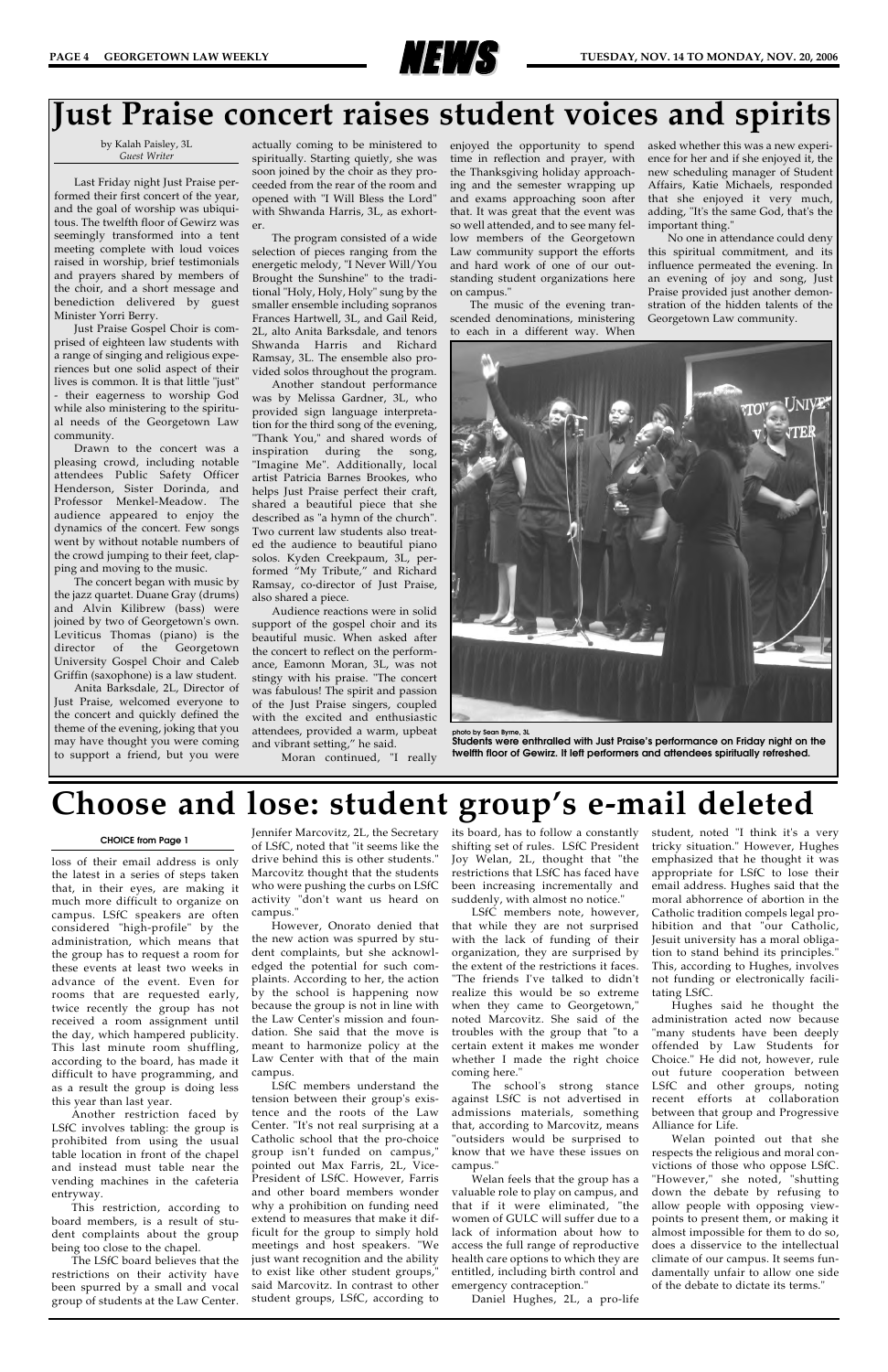

by Brian Corcoran, 1L *Law Weekly*

The Environmental Law Society (ELS) threw its annual faculty wine and cheese event last Wednesday with a great turnout. About forty to fifty students and faculty members with an interest in environmental law turned out to eat, drink, and get to know each other in the Sports and Fitness Center Lobby.

The ELS exists mostly as a networking and informational organization that provides information on environmental law and sponsors a speakers program, which this year included the recent panel on the Duke Energy case before the Supreme Court. The Society also participates in community events and promotes recycling at the Law Center. The ELS puts on this event to show students the wide range of professors and courses dealing with environmental law available at the Law Center. Several professors made it to the event, including Lisa Heinzerling, Richard Lazarus, Amanda Leiter, Hope Babcock, Donald Elliott, and John D. Echeverria, the Executive Director of the Georgetown Environmental Law & Policy Institute (GELPI). Others weren't able to stay for much of the night, but put in appearances.

Although the event was mostly an opportunity to socialize, the professors who came on the early side took a moment to introduce themselves to the crowd and briefly describe their research interests. Professor Leiter invited students to come up and talk about any number of topics, especially about her current research on nuclear power.

Professor Heinzerling, who recently wrote the brief for the upcoming Massachusetts vs. EPA case, underscored the importance of the event when she pointed out that "besides my kids' birthday party, this is one the only social events I've accepted recently." She then demonstrated her networking acuity by memorizing the names and environmental interests of nearly every 1L who came her way. She also talked to several members of Section Three about her spring-semester Government Processes course. She attempts to bring a very practical strain into the otherwise heavily theoretical curriculum, and that promise of practicality seemed to relieve her listeners.

Other professors were similarly excited to be there, interacting with students in a pleasant, low-key environment. Professor Lazarus spoke about the Duke Energy case and dispensed advice to students

joint degree from an environmental perspective. Professor Babcock, who runs the Environmental Justice Clinic, also made the rounds, talking to a great number of excited students on a wide range of topics.

The Society served up several excellent bottles of wine and organ-

interested in pursuing the MPP/JD ic juices, as well as a spread of locally-produced apples, pears and cheeses, including a particularly interesting blueberry cheese. Apparently the food was well-liked, as it disappeared quickly. The atmosphere was relaxed and most people stayed to chat until the very end.



by Prashina Gagoomal, 1L *Law Weekly*

Last Thursday, the Student Animal Legal Defense Fund (SALDF) and the Environmental Law Society (ELS) sponsored a talk with a clear, resounding message: you are what you eat. About twentyfive students, drawn from a variety of eating habits and political views, attended the event to both learn more about animal rights and enjoy a vegan lunch of empanadas and chocolate chip cookies. Those unfamiliar with the animal welfare movement came to grips with a greater, underlying reality: the effects of what one eats transcend the individual person, reaching the environment and public-at-large.

Paul Shapiro, Director of the Human Society of the United States' Factory Farming Campaign, provided some background on the issue. Throughout his Power-Point presentation entitled "Eating with a Conscience" he stressed that the movement not only encompasses "dog and cat" people, but is also extremely concerned with farm animals, and for good reason.

According to Shapiro, farm animals endure the overwhelming majority of animal suffering, with one billion killed for food every year. Even prior to the slaughter they are confined to "living hellholes" in the form of gestation crates, veal crates and battery cages. Following a slew of adorable slides featuring playful interactions between domestic and farm animals, he asked the audience, "If dogs and cats can get along with farm animals…why can't we?"

Fortunately, the legal situation

regarding animal rights has had marks of success. Shapiro listed a series of recent and pending animal cruelty cases involving jaw-dropping practices like discarding hens and freezing live birds. Significantly, today's animal welfare advocates are continuing the mission of abolitionists who secured the first criminal conviction for animal cruelty in 1866. The movement, however, still faces legal impediments to alleviating the plight of animals.

On the federal level, animal slaughter receives minimal regulation. And though states have criminal cruelty codes for animals, the statutes explicitly carve out exceptions for "standard agricultural practices"- which include the use of gestation crates. Shapiro lamented the influence of the agro-business lobby in politics, calling it a "tragedy."

Sustaining what progress has been made is thus important, especially given the far-reaching effects of an animal diet. As Shapiro underscored, such a diet has led to high levels of health-related complications among the American population. Moreover, eating habits that revolve primarily around meat and eggs negatively impact the environment. The factory farms that make animal products often lack proper sewage and pollution systems and, as a result, release ammonium and nitrogen into lakes and rivers. In response, environmental groups like the Sierra Club and Natural Resources Defense Council have joined the fight against what Shapiro calls "horrible stewards of the environment."

In light of factory farming's deleterious consequences, the audience faced a pivotal question: what can we do? Shapiro suggested that students use their status as consumers to boycott factory farmers, and adopt the motto "reduce, reuse, and replace." He emphasized that subtracting even one animal-based meal a day could contribute to reducing the "total suffering of animal pain and death."

Additionally, Shapiro noted that law students can use their profession to benefit animals. Highlighting the rarity that "all your clients will be innocent," he advised that they become part of the effort to find ways around the common agricultural practice exception in statutes and to create new laws for animal protection. He noted that the Humane Society of the United States offers internships with a focus on animal rights litigation.

The talk certainly piqued the interest of students in audience, most of whom agreed with Shapiro's platform, but could identify potential counter-arguments to it. Silvia Scandar, IL said that she was "totally on board" with everything he said, but wondered how factoring animal rights into production might affect the range of human choice. Shapiro himself recognized that animal product prices would undoubtedly go up- and thus restrict people accustomed to purchasing low-cost meat- if factory farmers had to "humanize" their practices. However, he reaffirmed his position that "our choices" should not be the only consideration. David Steib, a member of SALDF's board, pointed out that the animal rights movement also works to protect human choice, particularly by bettering the treatment of factory workers.

Another student identified the stigma attached to animal rights advocates as a potential hindrance to their mission. Though Shapiro admitted that "it is difficult to combat stereotypes," he observed that, as with any social movement, the animal rights movement has a "small minority of radicals" and a "more mainstream" segment. Furthermore, recent developments signal that the animal rights lobby is emerging as a legitimate, identifiable actor in political scene. Last week, for example, voters in Arizona and Michigan passed bans on veal gestation cages and shooting morning doves, respectively.

Animal rights advocacy is enjoying success on the campus front as well. Steib announced that a Sunday brunch with other DC-based animal rights groups would take place at Asylum, a vegan restaurant in Adams Morgan. More strikingly, Bob Barker, the legendary "Price is Right" host and animal rights advocate, recently donated \$1 million to the Law Center to develop an animal law program. The administration has devised some good ideas of how to use the money productively, but is open to students' suggestions.

Overall, Shapiro's talk proved informative rather than dogmatic. Students likely appreciated the absence of gory pictures of animal abuse in his slide-show and welcoming disposition toward diverse view points and eating habits. Still, the lecture had an impact. Those who entered the classroom as having been accustomed to "animal diets," likely re-thought their position as they exited.

## **SALDF offers food for thought on animal cruelty**

**photo by Marika Maris, 3L Good conversation was served alongside wine and cheese on Wednesday**

## **Environmental Law Society, wining and dining**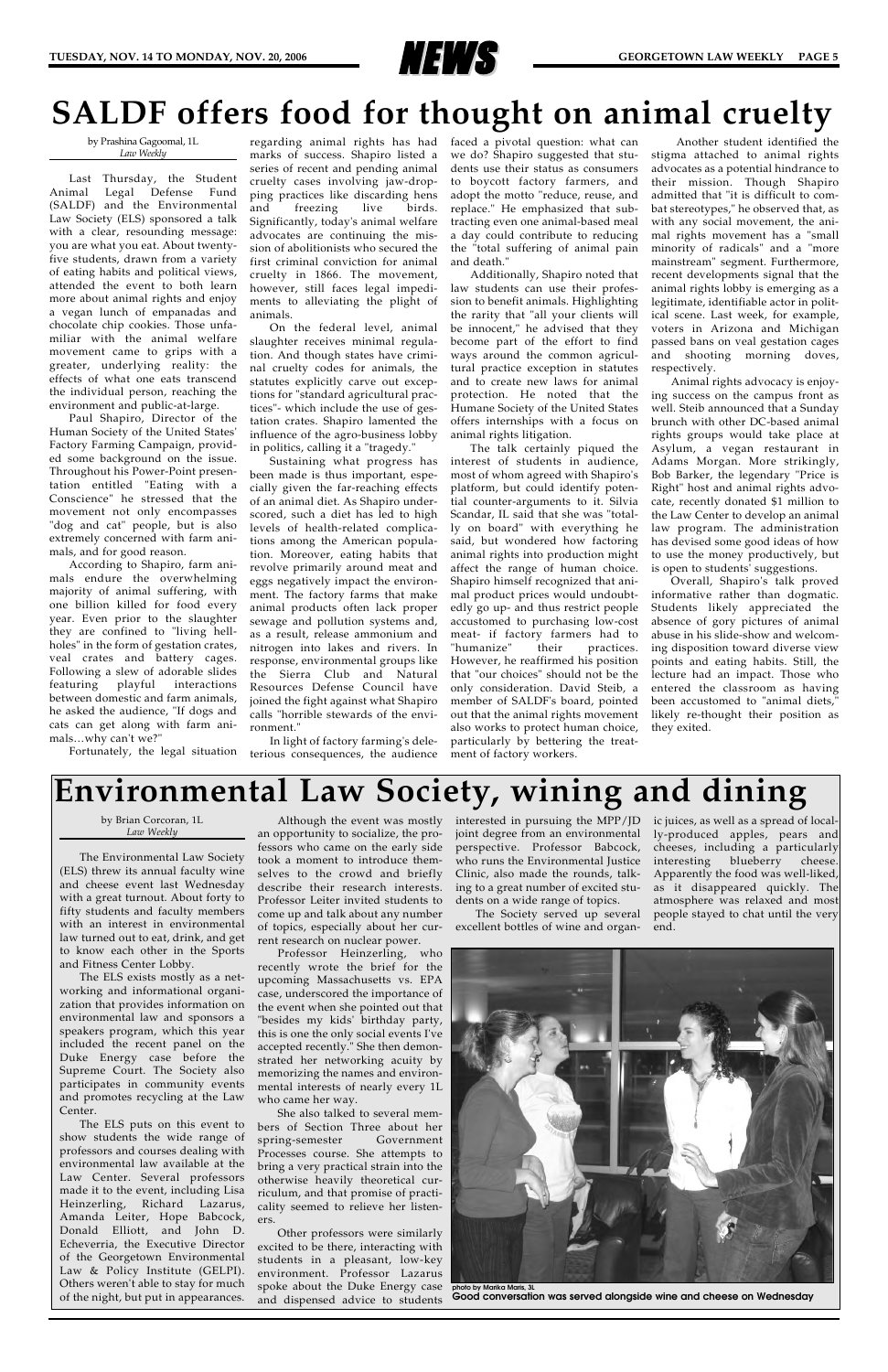

by Margaret Rubin, 1E *Law Weekly*

Nobody ever says, "I want to be a lawyer when I grow up." Well maybe some people do, but Washington Nationals Vice President Mike Shapiro was not one of those people. Like a lot of people, Mr. Shapiro had a plan that underwent some reworking, reevaluating, and a reality check that eventually sent him to law school, not to become a lawyer, but with a new plan - to become a sports writer. Why not journalism school? Because someone dropped the hint that law school would open more doors than journalism school while also providing him the necessary writing and analytical tools to become a sports writer. This was a logical variation of his original dream to play baseball after playing at Georgetown as an undergrad. However, it didn't work out when he wasn't drafted, though he did have a short run on an independent team. A true fan of the game and the collegial ball club atmosphere, Shapiro continued to play some semi-professional baseball after law school while working for the government in California and was, through contacts, eventually able to break into the field of his dreams thanks to both his legal and baseball background.

On his first day as the new General Counsel to the San Francisco Giants, waiting for his first lawyerly assignment, a cigar-smoking general manager demanded exactly what he was doing sitting around and, upon hearing of his pitching credentials, ordered him to suit up and pitch for batting practice, which he continued to do on a regular basis while also serving as the Giants' General Counsel.

At an event sponsored by the Georgetown Sports & Entertainment Law Society, Shapiro spoke to students about his experience in sports law and gave recommendations for breaking into a business which is admittedly difficult to break into and difficult to keep a job in. As General Manager for the Giants, Shapiro held a broad range of responsibilities, including working on player and team sponsorship contracts and producing TV broadcasts of games.

When the Giants were sold in 1993, new management brought in their own people to fill the club's positions, which Shapiro said is one of the tough breaks of working in the field. People want your job and when teams change hands, they bring in their own people. He then became Vice President for the Atlanta

Braves and worked with the Atlanta Hawks and Thrashers as well. All his experience in television broadcasting prepared him well for his next position as the VP of Turner Sports, from where he was recruited by Nike to become Tiger Woods's new liaison to Nike.

Shapiro emphasized that Nike became interested in his skills and background because he had worked in so many different aspects of the industry. He had experience in television programming and acquisition and player contracts. Even though he lacked experience directly with golf, his other work in the field made him very appealing to Nike. For a year he worked as what he described as a "brand manager" for Tiger Woods, managing the star's relationship with Nike, until the job ultimately became too taxing on his family life. So he worked for a sports broadcasting company and eventually started his own business representing bidders trying to purchase teams and also helping other start-ups develop business plans. After representing the Lerner family in their successful bid to purchase the Montreal Expos, the Lerners decided they needed Shapiro around and brought him in to serve as the VP of Business Affairs for the new Washington Nationals.

With the Nationals Shapiro continues to work on drafting contracts as well as covering a good deal of managerial administrative work, which requires a thorough understanding of employment and labor law. He also has a hand in the general operation of RFK Stadium, such as selling tickets and sponsorships and preparing spring training facilities. Working for the Nationals has the added responsibility of building the new stadium and the extensive development work that involves. Additionally, he has a hand in revamping the Minor League system and recruiting international players. The team has a year-round camp and operates two teams in the Dominican Republic. Additionally, the Nats have plans for a similar recruitment program in Korea.

His parting advice for people looking to get into the business was to find an internship, not necessarily with a major league team but maybe with a college or minor league team. He suggested pinpointing a niche aspect of the industry, such as free agency, and developing expert knowledge of that area so that you develop a commodity that has value to the insiders. Get one foot in the door and, like Shapiro, you could spend some days drafting contracts and some day pitching to the pros.

### **Nats VP pitches his job**

### **Social events keep students busy, from tea to beer**





**Students felt the warmth of both tea and friendship at last Monday's Women of Color Collective faculty tea on the twelfth floor of Gewirz (left). Two days later, on Wednesday, the Federalist Society hosted their keg in the McDonough cafeteria, with beer and conversation on the menu (right)**

this past summer for Professor Wendy Williams. As a research assistant, Alejandro was able to hone her legal research and writing skills, get an insight into the actual workings of the Law Center and establish a relationship that will ultimately help when Alejandro prepares to find work, especially if she wishes to obtain a judicial clerkship. Alejandro advised students to start their professor search early, using the resources available at the Law Center, and by researching a particular professor's research interests on the Internet. Students should focus on being as proactive as possible in approaching professors, said Alejandro.

Several students offered advice about their previous public interest internships. Ben Rubinstein, 2L, told students what he enjoyed most about his work with the Teamsters Union in New York City: time in courtrooms and with clients, working in most areas of the city and, of course, the compensation, which, while not extravagant, placed Rubinstein outside of the eligibility requirements for a summer grant from the Equal Justice Foundation. Louise McGauley, 2L, also enjoyed the time she spent in courtrooms at hearings while she worked for the District of Colombia Family Court, with the Counsel for Child Abuse and Neglect. McGauley said that she started her internship looking to see if working as a guardian ad litem suited her professional aspirations, and urged the firstyear students she talked with to consider what it is that they are looking to get out of a summer experience. The firstyear summer is a great way to get a closer look at specific fields of the law, which are often not covered in the standard first-year curriculum. McGauley also emphasized the importance of the Public Interest Career Fair, held in conjunction with George Washington's law school early each spring, where she first learned about the position she held over the summer. She said that she had decided to participate as a Student Helping other Students because she "had found this event very comforting last year," and wanted to provide similar ease to first-years who may be overwhelmed by the choices they must make.

As the lone student placed in the miscellaneous category, Lauren Muldoon, 2L, worked with the in-house counsel of the Sallie Mae foundation, a corporation that specializes in student loans and their marketing. Muldoon worked with another Georgetown firstyear, who did not participate in the event. While he focused on corporate matters, Muldoon found herself dealing with several of the litigation issues faced by Sallie Mae that summer. Because the company has no junior associates, the attorneys there rely on the summer associates, providing Muldoon a great opportunity to hone her legal skills, doing "good work on big cases." The other lawyers there had all come from large firms, and they offered Muldoon advice and insight into the working of firms, a major benefit during her on-campus interviews in late August. Sallie Mae only takes firstyear interns over the summer, but they do provide compensation. Muldoon found this position due to a recommendation from a friend, but she believes that the company posts on the simplicity site maintained by the Law Center.

Kevin Bennett, 2L, was one of several students who spoke about their first-year summer working at a law firm, in his case Hunton & Williams, in McLean, VA. When asked how he ended up with a firm job, Bennett said that he felt luck played a large part. After sending out resumes and cover letters, focused on a geographic area, and his area of interest, IP law, he applied and waited, and, as he said, luckily found the firm, where he will be spending half of his upcoming summer.

Most of the first-year students who attended were pleased with the event. Mary Kogut, 1L, was glad that so many diverse internships were being discussed, and that each student offered not only the advantages but the disadvantages of their positions. She was especially "appreciative of the students coming back, which shows the camaraderie in the Law Center."

This camaraderie was exhibited perhaps best by Ghazaly Imam, 2L, who came to talk to students about his work at the Egyptian Center for Women's Rights in Cairo, despite the painful stomach flu he had recently developed.

The Internship Fair lasted for several hours, with students coming and going depending on their schedules. All who attended and participated seemed to enjoy their experiences, and the first-years came away with more direct insight and knowledge about the whole process involved in obtaining these kinds of work.

## **Peers help to find jobs**

#### **PEERS from page 1**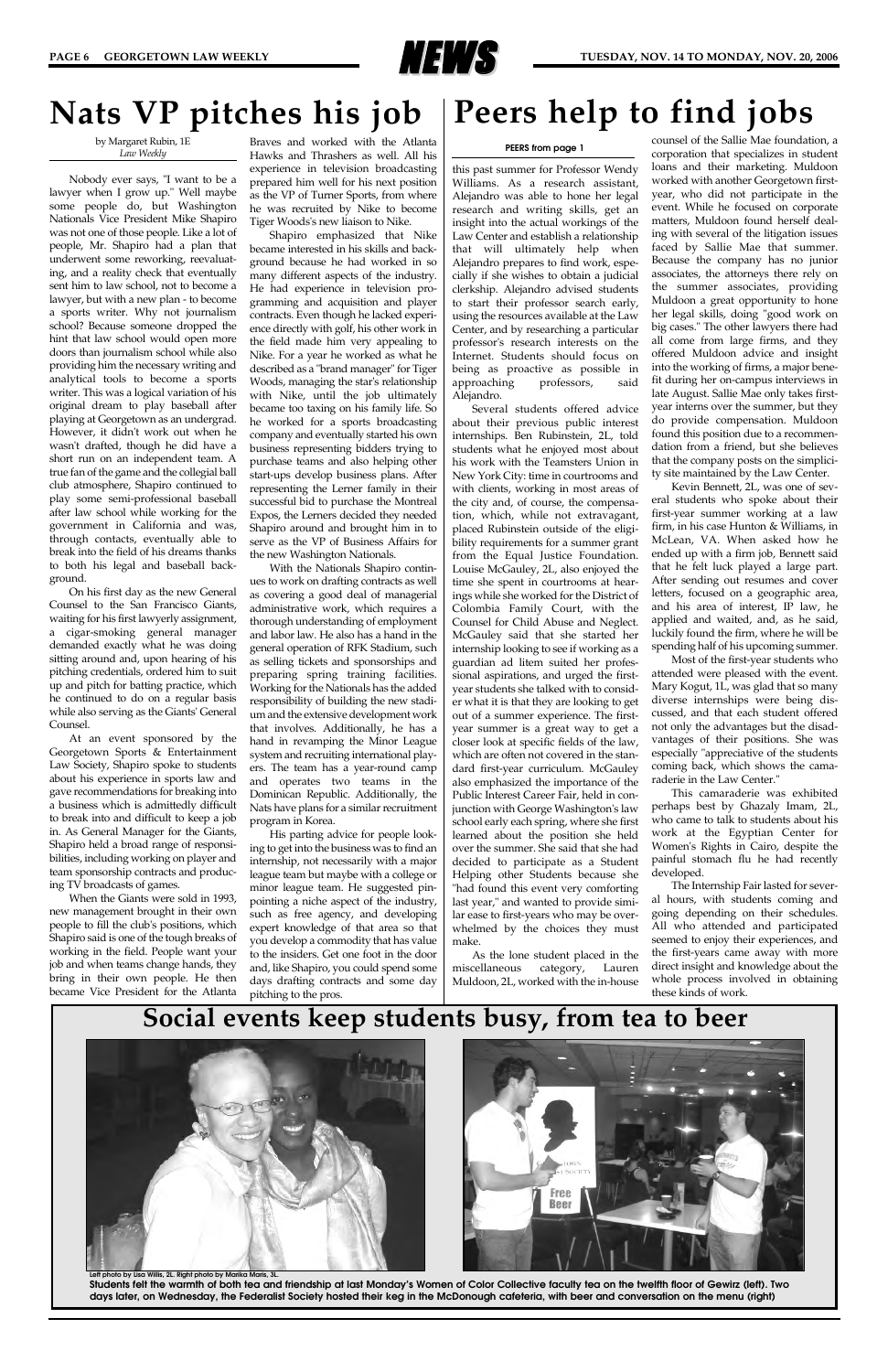

by Jennifer Gaspar, 1L *Law Weekly*

Law Center alumni fared well in last week's elections, with several alumni picking up key offices and others expected to gain leadership positions in the next Congress.

Democrat Jim Webb's narrow victory over Senator George Allen (R-VA) gave Democrats the deciding seat for control of the United States Senate. Webb will join Law Center alumni, Senators Dick Durbin (D-IL) (L '69) and Patrick Leahy (D-VT) (L '64) in the new majority. Webb served as Secretary of the Navy in the Reagan administration and has written several military-themed novels since graduating from the Law Center in 1975.

On the House side, Mazie Hirono (D-HI) (L '78) won the open seat vacated by Rep. Ed Case (D-HI). Hirono will join alumni reelected last week to the House of Representatives including Rep. Michael Castle (R-DE) (L '64), Rep. Mark Kirk (R-IL), Rep. Stephanie Herseth (D-SD) (L '97), Rep. Dan Lungren (R-CA) (L '71), Rep. Chris Van Hollen (D-MD) (L '90), Rep. Pete Visclosky (D-IN) (L '82), Rep. Wolf (R-VA) (L '65), Rep. Albert Wynn (D-MD) (L '77).

Several Law Center alumni will likely hold top leadership positions in the 110th Congress. Rep. Steny Hoyer (D-MD), a 1966 graduate and current House Democratic Whip, will compete against Rep. John Murtha (D-PA) for House Majority Leader. Leahy is currently the ranking Democrat on the Senate Judiciary Committee and will likely become the next Chair. Rep. John Dingell (D-MI) (L '52) is positioned to chair the House Committee on Energy and Commerce, on which he is currently the ranking Democrat.

Rep. William Jefferson (D-LA), who has been the subject of recent corruption investigations, received an L.L.M from the Law Center in 1996 while serving as a member of Congress. Although Jefferson received the highest number of votes of the 13 candidates competing for his seat, his 30 percent margin was not enough to avoid a runoff. He will compete against Karen Carter (D-LA) on December 9. Law Center alumni also competed in elections for state offices around the country. The Democratic governor of New Hampshire, John Lynch (L '83) was elected to a second term by an overwhelming 74 percent. In New York, Republican John Faso (L '79) lost his bid for Governor to Attorney General Eliot Spitzer. Maryland Lieutenant Governor Michael Steele (L '91), who was unsuccessful in his campaign against Democrat Ben Cardin for the U.S. Senate, is expected to become a top candidate for Chairman of the Republican National Committee.

### **Nationwide gains elate the Democrats**

Washington, American and Catholic gathered for a joint election-watching party at Lucky Bar in Dupont Circle. Several Democrats were seen quite hung over Wednesday morning.

Students from the Republican Law Students Association (RLSA) were active as well during the election cycle. RLSA invited representatives from the Republican National Committee to present election law opportunities within the party. During the election, students phone banked, distributed campaign literature and monitored polls. Some law students traveled as far as Ohio and New Jersey to aid their party. Unfortunately, their efforts could not tip the balance of national opinion against the Republican Party.

"It was a complete rout," commented RLSA President Razeeb Hossain, 3L. "That being said there are a lot of Republicans in the House and Senate who were entrenched in power and had forgone a lot of the principles that got them to Congress in the first place in 1994. The Iraq War and the response to Katrina weakened the party's rhetorical defenses to other criticisms."

Around ten students from the Asian Pacific American Law Students Association (APALSA) helped conduct the Asian American Legal Defense and Education Fund's exit poll of Asian American voters. The exit poll is the only non-partisan, multi-lingual survey of its kind; more than 4,600 voters were surveyed across eight states. Law students were posted at polls in the District, Maryland and Virginia, and helped document voting barriers as well.

#### **Re: Islam**

Residents of Minneapolis made history by electing the first Muslim to Congress, Democrat Keith Ellison, who will also be Minnesota's first non-white Congressman. Ellison received 56 percent of the votes in the liberal-leaning 5th District of Minnesota. The district has not sent a Republican to Congress since 1962, but Ellison's winning percentage was dramatically lower than past races in the same district. Retiring Rep. Martin Sabo received nearly 70 percent of the vote in 2004. "I was disappointed he didn't get a higher percentage of the vote," commented Pakistani Law Student Association vice-president Zeeshan Hafeez, 2L. Independence Party candidate Tammy Lee received 21 percent of the vote this year.

The newly organized Pakistani Law Student Association held its first event on the night of the election in conjunction with the Muslim Law Student Association. About 25 members of the community met in Gewirz to watch election results, talk politics and engage in dialogue on numerous issues. Representatives from Urdu-language

network GEO TV, National Public Radio and Voice of America attended the event, which was also co-sponsored by Pakistani Students Association of Georgetown and the Rising Leaders of the Embassy of Pakistan. Hafeez enthusiastically supported the networking purpose of many culture-based student organizations, but highlighted the higher purpose of increasing political understanding. "It was a nice way to start off the organization by having an event celebrating democracy."

#### **DC Vote?**

District residents may also have a chance to celebrate democracy in the wake of the Democrats' victory. According to a *Washington Post* report, Speaker-in-waiting, Rep. Nance Pelosi (D-Cal.) has voiced her support for a measure to expand D.C. Del. Eleanor Holmes Norton's voting rights in the House. While her plan would fall short of allowing Norton to vote on final passage of legislation, it would allow her to vote on changes to legislation being debated on the House floor. This would be a meager upgrade from her present position, which only affords the D.C. Delegate a vote on items in committee.

Pelosi does not support an earlier proposal by Norton that would allow for full voting rights for the District in exchange for an additional congressional seat for Utah. That bill will be reviewed by the President this week, but also depends on whether Utah's Legislature can agree on redrawing its current congressional boundaries to include the new seat. Regardless, the election did well to raise the chances that the nearly 600,000 residents of D.C. will have increased representation in the national assembly.

#### **ELECTIONS from page 1**

tragedies even more effectively than fixing FEMA and punishing unscrupulous insurance companies can alone. Until now, that is.

While volunteering in New Orleans last year as part of the Student Hurricane Network, several Law Center students decided that more needed to be done on a basic, preventative level to address the national issue of natural disaster prevention and preparedness, particularly by the federal government. The result was the creation of a national, student-run organization called Law Students for Governmental Accountability (LSGA). "It was over winter break that some of us started thinking about…what can be done systematically to make sure that this doesn't happen again," recalled LSGA Director Andrew Doss, 2L. Instead of focusing only on the cleanup and restoration of the Gulf Coast, "We said, 'What's the cause here?'" he said. The causes of the destruction wrought by the hurricanes may actually be more complex than people realize. According to Doss and to LSGA's website, ineffective Congressional oversight, faulty work by the Army Corps of Engineers and even the depletion of the wetlands along the Gulf Coast increased the amount of damage beyond what it would have been even if the strength of the hurricanes had been the same. Doss goes so far as to say that the government has been making fateful, ineffective decisions related to the ecolo-

gy of the Gulf Coast Region for more than 80 years, and that the last 80 years amounted to "a slow train wreck unfolding."

"This was all preventable," Doss said. "If the country had spent \$40 billion over the last 30 years, this would have been prevented." The economic impact of the hurricanes is estimated to be over \$648 billion within the next ten years.

Accordingly, the goal of LSGA is to lobby members of Congress from all over the country, firstly to sign onto a "Statement of Principles" that it has established, and secondly to support legislation that is likely to be introduced as a direct result, which is the same lobbying strategy Doss says was used to end the Vietnam War. While the first section of the Statement of Principles addresses restoration of the wetlands along the Gulf Coast, the statement also mentions the need for "addressing the issues of poverty and race, both urban and rural, as exposed in the flooded areas" and for "fostering economic environments that support small businesses and entrepreneurship as a catalyst in helping the most affected in the most affected regions." One of the most remarkable things about the LSGA is all of the support it has already received from important people and organizations. The Student Hurricane Network, the American Bar Association's Law Student Division, the Center for Progressive Reform, and two

high-profile lobbying firms, Lochridge & Company and Quorvis Communications, LLC, along with both U.S. Senators from Louisiana and several Law Center professors are already involved as sponsors and advisors.

While successfully passing legislation that addresses the group's principles is the ultimate goal for LSGA, its immediate goals are to recruit as many students from across the country as it can to lobby their members of Congress to sign the Statement of Purpose and to support that legislation. Furthermore, LSGA is actively planning a Lobby Day to be held in Washington, DC on March 14 of next year for all of these students to join together and lobby Capitol Hill as a group. While LSGA is an increasingly national organization, it is Law Center students that have taken the lead in making it effective. Natalia Napoleon, 2L, Jen Toussant, 2L, Eric Charleston, 2L, George Walker, 3L, Ben Rubinstein, 2L, Claudine Wilson, 2L, Drew Hoffman, 2L, Julian Bryant, 2L, Michael Ellis, 1L, and Monisha Cherayil, 2L, all hold leadership positions in the organization ranging from Director of Lobbying to Webmaster. LSGA is also in the process of gaining 501(c)(4) status, which would allow it to spend donations that it accepts for the purpose of lobbying. This disaster will happen again somewhere in the country, Doss said, "unless we take this awesome opportunity to do something about it."

### **Lobbying to bring winds of change**



**photo by Benjamin Rubinstein, 2L Law Democrats staff a voter protection hotline for the Maryland elections**

#### **LOBBYING from page 1**

# **Voters pick alums across the country**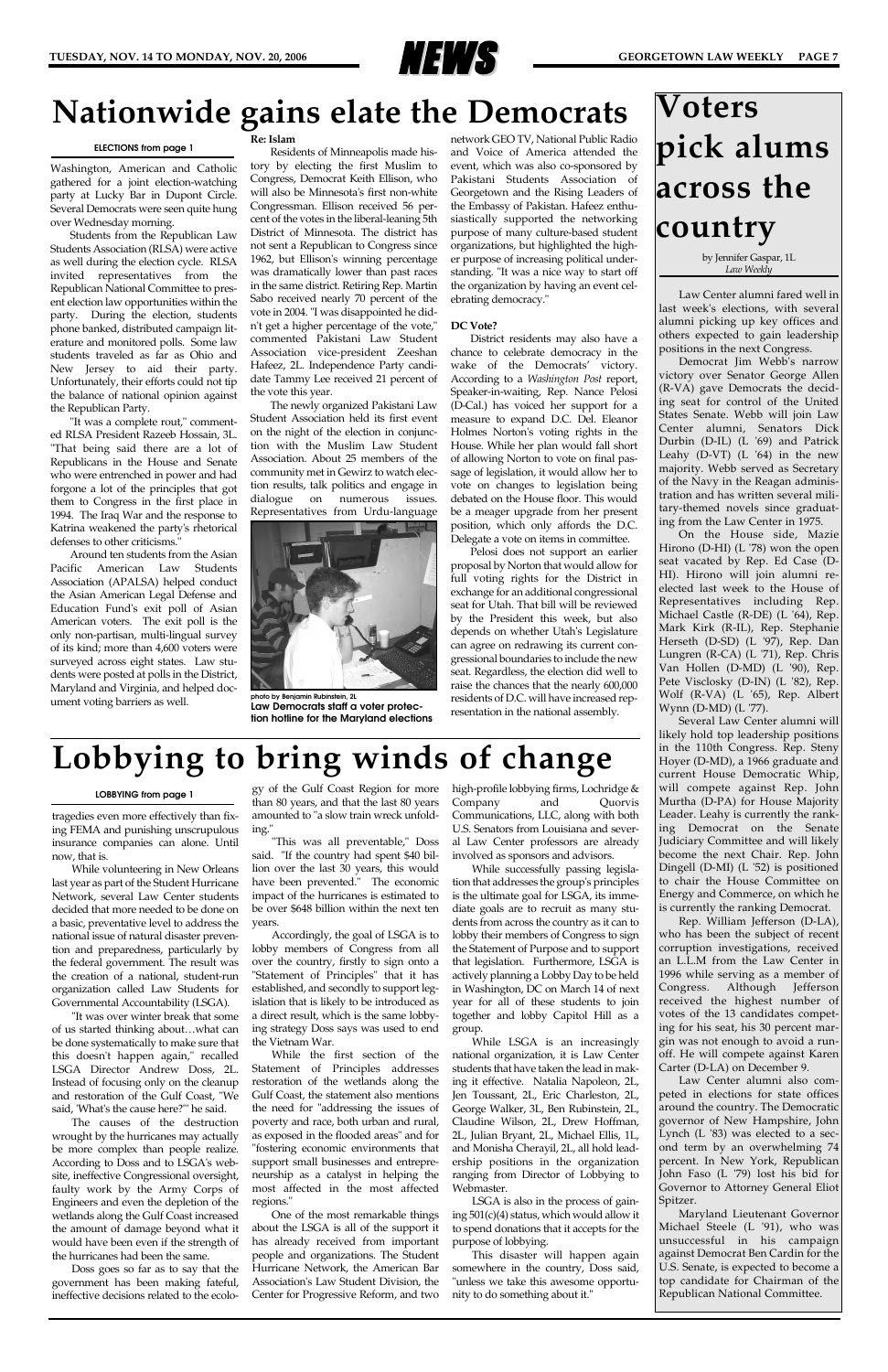

Thomas Leroe-Munoz, 2L *Law Weekly*

The Georgetown Men's Basketball team debuted in MCI Center this past Saturday to start their 100th season of basketball. The Hoyas' opponent, the Hartford Hawks, were supposed to be a cannon fodder for the Hoyas, as the Hoyas started the season at number eight nationally, their highest ranking in the AP poll since 1995. Instead, Hartford came out firing and challenged Georgetown all the way down the stretch. In the end, it was the Hoyas triumphed 69-59, despite sloppy play and poor offensive decisions.

Despite owning the area beneath the basket with Roy Hibbert, the Hoyas only managed a few points down in the paint. While size usually is the difference-maker in the paint, Hibbert, who stood a head above the closest Hartford player, went an uncharacteristic 5 for 11 shooting.

The 16 points scored by Hibbert were second only to Jeff Green for Georgetown, who had a game-high 17 points. "They packed it in, and when we got in, it was three-fourfive people around our interior guys, and we kicked it out and had open shots," said coach John Thompson III. "We didn't make as many as we want to, but I thought

got it into the middle and kicked it back out once it came close."

> And improve the Hoyas had better. Talk of a National Championship won't be dying down anytime soon, but to get there, Georgetown will have to play solid, fundamental basketball, which was not on display on Saturday. Too often, the Hoyas would try to do too much and would turn the ball over, killing scoring runs and allowing Hartford to keep the game close. "You have your goals and aspirations, but you can't look down the road that far," said John Wallace, a member of the junior class that arrived on campus when Thompson did. "A game like this tested us a lot.'

Hartford was a team that went 13-15 last season and was slated to finish last in the American East Conference. The Hawks looked past all of those potential shortcomings on Saturday, however, and gave Georgetown a run for their money. Hartford started the game with a three point bucket and was hot most of the evening shooting three-point shots. The closeness of the game made it interesting for the 9,600+ fans who turned out for the game, though the predominantly Georgetown crowd would have very much rather had an easy opening victory.

particularly in the second half we Thompson III disagreed. "I don't think our guys have any illusions of anything. I honestly do not. I think our guys know exactly where we stand. They know that we have to improve," Thompson said. "No. 8 or No. 80 does not enter our consciousness."

Even though they lacked the low-post play that has become a staple for the Hoyas, Georgetown still managed to dominate on the rebounds, grabbing 39 rebounds to Hartford's 23. "Sometimes, size is just too much to overcome," Hartford coach Dan Leibovitz said. "It's hard to win games when you don't have a consistent low-post threat. You're operating with fool's gold at times, where you're making 3s, making 3s, making 3s, but you haven't established anything solid."

While some would claim that Georgetown was looking past Hartford, perhaps to a National Championship run, coach John

How the Hoyas respond to that sort of test will determine just how well they'll do this season. No doubt there will be more tests as the seasons wears on, and they will likely be much more difficult than the Hartford Hawks.

Lackluster performances are something that a team can ill afford in a conference like the Big East, with so many dangerous opponents on the schedule. When UConn

comes to town, this sort of performance cannot be repeated if the Hoyas seek a spot among the nation's elite.

Georgetown will next play Vanderbilt tomorrow, Wednesday, in Nashville, Tennessee. The Vanderbilt Commodores narrowly won their first exhibition game against Northern State, 98-94. After that, the Hoyas will return to the MCI Center on Sunday, November 17th, for a game against Old Dominion, who barely lost to Clemson 74-70 on Sunday, in the Cox Classic Finale.

Adam Taylor, 1L *Law Weekly*

The NFL is halfway done with its season. The World Series is done. The NBA and college basketball are getting into the swing of their seasons. In local terms, the Redskins are mediocre; the Nationals are still building; the Wizards and the Georgetown men's basketball team are looking to build on successful 2005-06 seasons. But something feels missing.

From the Verizon Center, on nights when the Wizards and Hoyas aren't playing there, a call can be heard.

C - A - P - S! Caps! Caps! Caps!! It may be easy to forget at times, but hockey is still around. It could be said, rather, that hockey is back. A year removed from a cancelled 2004-05 season, the "new" NHL is now well into its second year, and sometimes it can be hard to tell if anybody has noticed.

players and owners led to a cancelled season, the NHL returned in 2005-06 with a new set of rules, designed to speed up the game, create more scoring, and win fans back to the sport. The game is faster now, and scoring is definitely up. However, it seems, outside of the diehard fans - the ones who lamented the fact that hockey was gone in the first place - people are not exactly flocking to the hockey rink.

After a labor dispute between make him the center of attention, both on and off the ice.

Attendance numbers are the clearest evidence of this. The Chicago Blackhawks, one of the "Original Six" NHL teams, is seeing its lowest attendance in more than a decade. The Detroit Red Wings, a team used to playing in sold out arenas - at home and on the road - has even seen empty seats in their own Joe Louis Arena (granted, many of those empty seats appeared during the Tigers' World Series run). Washington's NHL team, the Capitals is not immune to low attendance. Although the Verizon Center boasts one of the larger seating capacities in the league at more than 18,000, the Caps are averaging well under 15,000 fans per game. That's good for 25th out of thirty teams. This despite one of the NHL's greatest young talents suiting up for every Caps game. Alex Ovechkin is the phenom who scored 52 goals as a rookie last season. He led the team and finished third in the league in scoring. The records and honors kept coming. He went on to win the Calder Memorial Trophy as the NHL's rookie of the year. Needless to say, the Capitals

On the ice, Ovechkin is the key to the Caps' offense. He leads the team with eleven goals, the most recent of which he scored in a 3-1 win over the New York Rangers Saturday night at the Verizon Center. Naturally, "Ovie" is one of two Capitals on the All-Star ballot, joining veteran ace goalie Olie Kolzig, who was also impressive on Saturday, making 42 saves on the night. The win was the Caps' third in their last four games.

Hanna Chouest, 1L, was at the game and was excited by the Caps' performance. Chouest is originally from Toronto, Ontario, and she has been watching hockey since she was a child. "My brother played hockey when I was really young and I remember being at his games when I was about 4 years old, but then mostly I amused myself by running up and down the aisles playing with a toy car. I started really getting into the NHL in my teens." Chouest says she enjoys the fast pace and the excitement of the sport, including the "unexplainable bursts of violence, as on display at the Rangers game." During the first period of that game, Caps left wing Donald Brashear, widely known around the league as an enforcer, earned his first fighting penalty of the season after pummeling Rangers winger Colton Orr.

And yet there are still many empty seats at Caps games. Moreover, many people still do not take hockey seriously. Some call it a "niche sport," pointing out that only

a few games this season will be broadcast on network television (NBC), while the only other network carrying games nationally is Versus (formerly Outdoor Life Network, the same channel that covers the Tour de France).

Some have pointed out that even the major sports "establishments" don't always take the sport seriously. A nearly regular feature on *ESPN.com*'s hockey section is the tongue-in-cheek "advice column" for the NHL. The most recent involves hockey columnist Terry Frei's joking suggestion that the league generate popularity by pursuing more television tie-ins, including *Dancing with the Stars* and *Grey's Anatomy*.

Chouest doesn't believe that hockey should remain a smaller sport in the U.S. She says the sport is great for newcomers to the game: "People can pick up the game quickly; it's easy to understand for first timers and is always bound to be exciting." Chouest is also happy about adopting the Capitals as her new home team: "As long as they don't beat the [Toronto Maple] Leafs, I'll cheer the Caps on all the way to the conference finals!" The Capitals play all of their home games at the Verizon Center in Chinatown. Tickets can be bought for as little as \$10 in advance. Tickets discounted for students can be bought for as low as \$17. This week, they play home games against the Boston Bruins and the defending Stanly Cup champion Carolina Hurricanes.

### **Hockey trying to find its place in American sports**

### **Georgetown men's basketball wins in sloppy opener**



**Photo courtesy of www.frontrowking.com Washington Capitals hockey is one of the best values for your money in over-priced DC**



**photo courtesy of Associated Press Georgetown's Roy Hibbert defends the basket against Hartford's Joe Zeglinski (24) en route to the Hoyas' 69-59 win**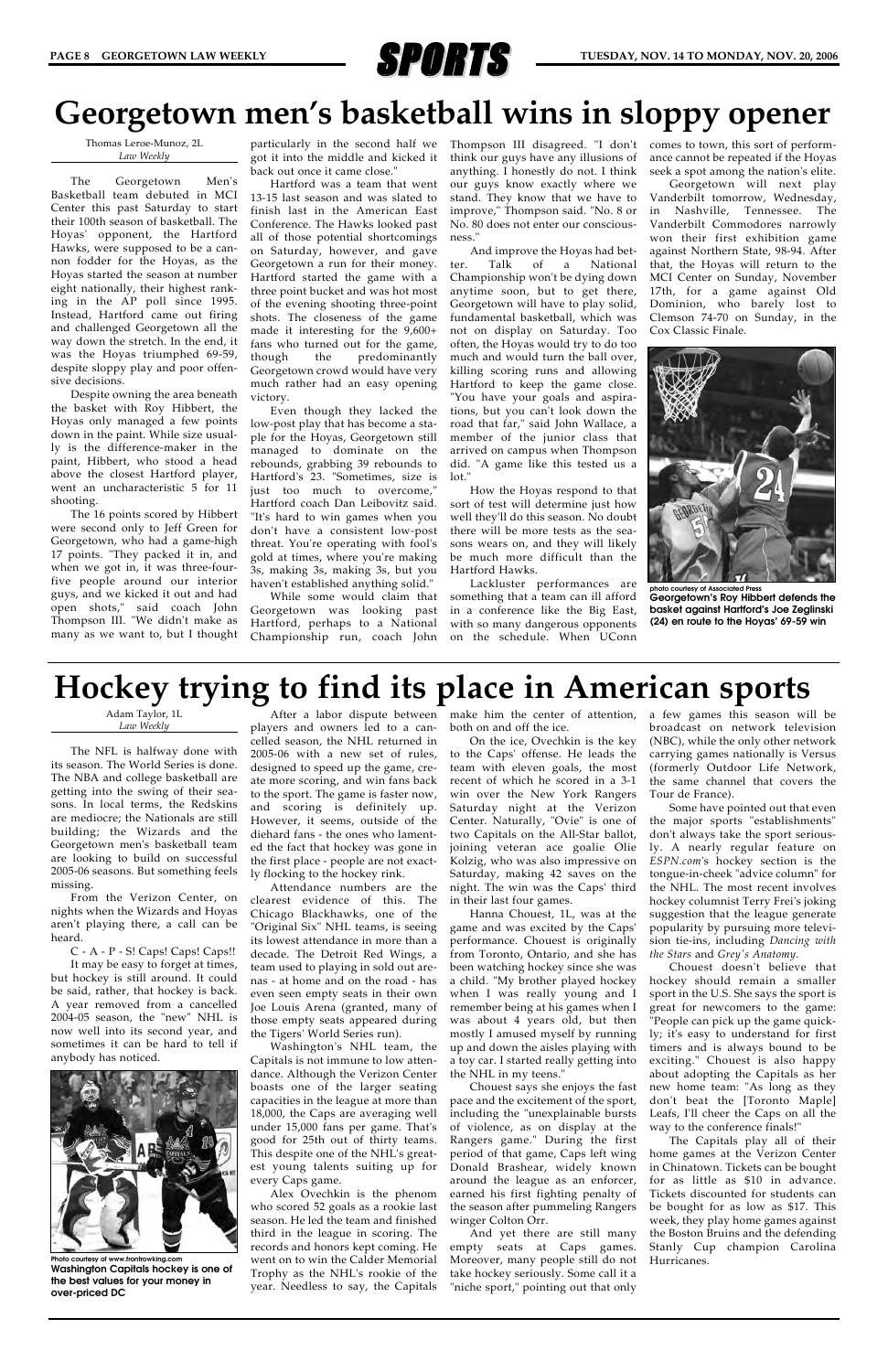

Harsha Rao, 3L *Law Weekly*

After reviewing my columns, I realized that I was missing two things: Hate and Arrogance. Thus let me tell you the truth, because I know them better than you ever will - and don't worry, I'll be hating on those who deserve it (like Larry Brown and Ted Haggard). But first, let me tell you some truths about Harsha Rao. I hate the Yankees. I'm that guy who routinely starts six Bears players on his fantasy football team so he only has to root for one NFL team. I still laugh when I hear "Wang." I hate every Midwestern city except for Chicago. And I think a ten minute clip of Samuel L. Jackson's best lines would win an Academy Award. But let me give you some truths that you've overlooked.

Roger Clemens is on the juice, and so is Albert Pujols. Let's be honest: what baseball player, let alone professional athlete, isn't on steroids these days? Now, I'm just going to assume they're using bull testosterone unless they prove they're clean.

Congress cares more about an inquiry into steroids in baseball than an inquiry into mismanagements in Iraq. I'm not passing judgments; just making an observation…

The Heat is done … but so are the Mavs. One got lucky and one failed to improve. I'll let you pick who is who.

Peyton Manning won't win the Super Bowl this year. They'll win in the regular season and fall short in the playoffs. We've seen this happen before. Nothing's changed, so why is Peyton getting the benefit of the doubt?

The French national soccer team is comprised of all the people they want out of France. It's great that while France is moving towards an ethnocentric philosophy for their country, they're still kind enough to allow those hated North Africans to represent their nation.

Larry Brown's career is one giant hoax. The guy makes a small and temporary improvement before he moves, and people call him a genius. Sorry, Joe Dumars built that championship in Detroit.

Jeff van Gundy is the secondmost overrated coach. The guy's built his career on being bald and grabbing Alonzo Mourning's leg.

Randy Moss should have demanded a trade from Oakland. The Raiders are done. Their players are either too old or too young. The only good player in his prime is Moss, who could have moved from the Raider Nation back into relevance. But he chose to just give up and play half-assed, which isn't anything new to him. Steve Smith is the best receiver in the NFL. You could surround him with an injured Curtis Martin and a dead Johnny Unitas, and Smith would still put up 100-plus yards. The Yankees won't win it all next year. Unlike their previous championships, this is a team of mercenary free agents with only a few true Yankees. Sorry, you can't win when you pick A-Rod over Scott Brosius, because teammates like Brosius. No

one likes A-Rod, not even his parents. Dwight Howard is the best bas-

ketball player you've never heard of. It's not my fault that you're missing the next Tim Duncan.

Charlie Weis is a good coach…but it's tough to recruit when you play in South Bend.

Tyler Hansbrough was good last year but will be destroyed by the top high school players this year. Smart decision to stay in school for another year.

Barry Zito's going to get paid huge money … and then people will realize he's only marginally better than Bronson Arroyo.

Rutgers fans: welcome to the bandwagon.

LeBron and D-Wade are good, but the NBA's forgetting about Gilbert Arenas. Sure, he's a little weird, but it's the good weird, not the kind that smokes meth while cheating on his wife with a male prostitute.

The Atlanta Hawks lost a championship run by passing on Chris Paul … and Pau Gasol

Sure, Theo Epstein won one championship. He's also walked around in a gorilla suit. He hasn't done much else right.

You aren't an elite team when Hartford gives you trouble. Memo to Roy Hibbert: these are the teams you drop 50 on.

I wouldn't trust Artest with a pair of scissors and cardboard because he'd somehow find a way to start a riot. But if Jermaine O'Neal was an actual top dog he could've tamed Artest and won a championship.

Kevin McHale is the worst General Manager in NBA history. The guy was a good player, but that doesn't give him a pass for a decade of inept moves.

I'd pick a weekend with Mark Foley over Ted Haggard, because you know Foley will at least acknowledge you the next day. Haggard would rather forget all

those good times you had.

Adam Morrison's going to be a star in the NBA…or in the porn industry. He's got the right mustache for both.

Gary Sheffield has never been a team's savior, and he won't start with the Tigers. But his wife was in a sex tape with another man. That's got to count for something.

Now I know some of ya'll are saying, why should I listen to this kid just 'cause he has a column in the paper. Hey, I could care less if you bother to read this. I mean, Jesus put his good stuff out there and didn't care who took it. But the light was there for those who sought it. That good Jesus stuff's here if you want to read it. Yeah, that's right, I just compared myself to Jesus.

### **Harsha Rao is better than you**

Sean Byrne, 3L *Law Weekly*

With three weeks left in the regular college football season, now is the time to complain about why your team isn't ranked as highly as it should be. But why should you even care about your team's ranking? Do you even know at which ranking should you focus your whining? Experienced fans, those who are familar with the BCS system, and all its flaws, can skip down to "The Big Question."

#### **BCS**

For better or worse, the most important one-stop-shop for college football fans has to be the BCS rankings. Why? These rankings determine 1) who plays in the national championship game and 2) what teams, apart from the six major conference champions, get to play in the BCS bowls. Note that the six major conferences are the Big East, the ACC, the SEC, the Big 12, the Big 10, and the Pac-10, and the BCS bowls are the FedEx Orange, the Allstate Sugar, the Tostita Fiesta and the Rose Bowl Game.

If your team is not near the top 16 of the BCS standings, then these rankings do not concern you and you may skip down to "The Big Question."

While there are 30 bowl games, the four BCS bowls come with much higher pedigree than the rest, so it's important to know who gets to play in them. Here's how it works.

The #1 and #2 teams in the BCS rankings automatically play in the national championship game (NCG). The winners of the six major conferences automatically get to play in a BCS bowl. Notre Dame, if it finishes in the top eight of the BCS, automatically gets to play in a BCS bowl. The highest-rated of the champions of Conference USA, the Mid-American Conference, the Mountain West Conference, the Sun Belt Conference, and the WAC, if such team is in the top 12 of the BCS or the top 16 and rated higher than a major conference champion, automatically gets to play in a BCS bowl.

If the above provisions do not fill all ten spots (NCG plus four BCS bowls), then the #3 team, if not already in a BCS bowl and from a major conference that is not represented in the NCG, automatically gets to play in a BCS bowl. If the 10 spots are still not filled, then repeat this process for the #4 team. If there are still spots remaining, then the bowls themselves may pick from remaining teams in the top 14 as along as each team picked has at least nine wins.

A full explanation of the BCS rules may be found at *bcsfootball.org/bcsfb/eligibility*.

#### **The Big Question**

People question which polls the BCS should use and whether it should use more human or more computer polls, but the one question that seems to avoid discussion



yet holds all importance: what are the rankings suppose to measure? Answers to this question fall into two main categories: merit for past performance or predictions of future performance. Only once fans, journalists, coaches and God answer this question can anyone answer questions about whether rankings should consider marginof-victory or home field advantage. If we assume that the goal of a football team is to win games and that a ranking system is suppose to determine who played the best season, it should not matter if a team loses a game in August or November. It should not matter if the team's wins came by 3 or 30 points. After figuring out a method of adjusting for strength-of-schedule, a ranking system should approach, as closely as possible, the straight winning percentage used by MLB.

In a system like MLB or the NHL, where every team in a league plays every team in the league multiple times, using a team's winning percentage is usually considered a fair indication of how laudable a team's season has been. In Division 1-A football, with over 100 teams and a regular season of no more than 12 games, using straight winning percentage, without considering relative strengths of schedules, fails to strike any reasonable commentator as a fair method for crowning a champion.

No matter what system is used, it should be a transparent system so that the public knows what it takes to become highly-rated, since other than equating with fans' views of fairness, there is no method of picking a better set of football values than any other.

On the other hand, if a ranking system is designed to declare, at that moment, who is the strongest team in the country, then a system could take into consideration whatever it pleases: home field advantage, legacy, current injuries, perceived confidence, even the personal bias of the pollster. Why? Because in the context of predictive rankings we do have a method of determining which system is the best: the rankings that best predict the outcomes of upcoming games. If my rankings system accurately predicts more games than yours, then who cares if I base mine off of team uniforms and yours uses a leastsquares of point differential method?

## **BCS and other ranking systems explained**

**Photo courtesty of** *bcsfootball.org* **The Bowl Championship Series (BCS) is one that is well known, and well loathed by college football fans everywhere**



**photo courtesy of** *afp.com* **The French national team?**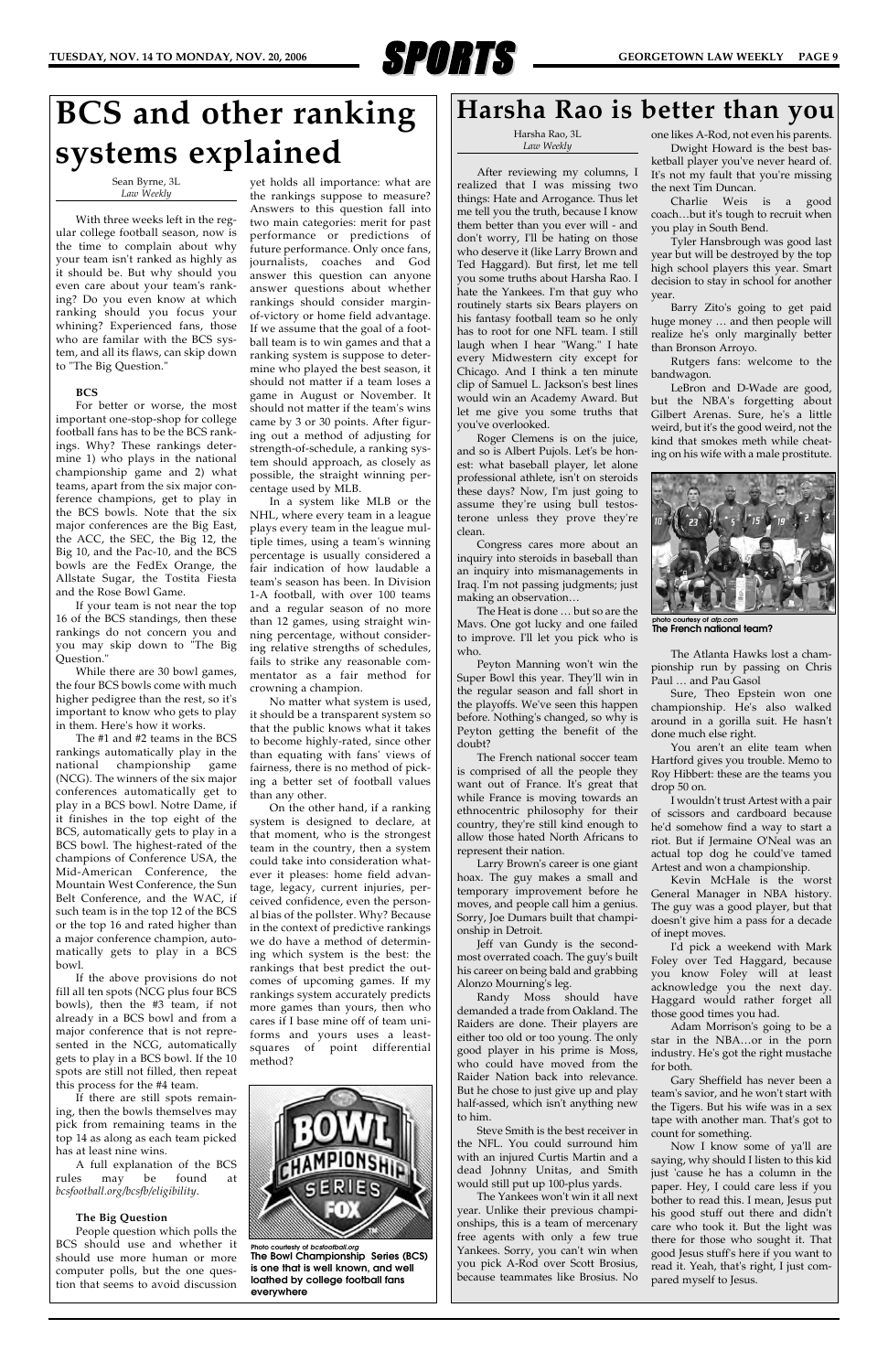

### **2006 music review**

by Jeff Hayes, 2L *Law Weekly*

I'm not especially fond of listmaking. Sure, rating and ranking in a general sense can be fun - just ask any pop culture junkie - but when it comes down to compiling actual lists, something inside my brain short-circuits. Measuring one piece of art (okay, entertainment) against another is no easy task; listmaking ratchets that difficulty level up to "impossible," at least in my feeble mind.

With that said, here are seven of the best albums of 2006, in no particular order. Consider this less a straightforward best-of-year list than a brief spotlight on a handful of praiseworthy releases.

Exempt from the running, but more than worthy of mention, are the following albums, which I've already covered in earlier columns: the Hold Steady's *Boys & Girls in America*, The Pernice Brothers' *Live a Little*, and Yo La Tengo's stunninglytitled *I Am Not Afraid of You and I Will Beat Your Ass*. These albums are every bit as terrific as the albums below, and still carry the Jeff Hayes Seal of Awesomeness.

#### **Performer: The Pipettes** Album: *We Are the Pipettes*

This retro-chic British trio not only mimics the matching outfits and hand-gesture choreography of early-60s girl groups, but perfectly captures their infectious spirit to boot. Simultaneously channeling the Shangri-Las and the Spice Girls, the Pipettes deliver spry, catchy tunes smothered in handclaps and endless amounts of old-fashioned pep. Plus, the one in the glasses is totally cute.

> **Performer: Kelley Stoltz** Album: *Below the Branches*

Stoltz brings a rough edge to songs that would sound right at home on an early-70s Paul McCartney album. Charmingly lowbudget stabs at Brian Wilson grandeur - such as the pitch-perfect standout "Ever Thought of Coming Back" - sit aside graceful Nick Drake homages to create an album that only sounds better with each successive spin.

> **Performer: Belle & Sebastian** Album: *The Life Pursuit*

Many seem to prefer the earlier, distinctly less sunny incarnation of Belle and Sebastian, but for my money the band didn't really start firing on all cylinders until 2003's *Dear Castastrophe Waitress*. As a follow-up effort, *The Life Pursuit* still

embraces '70s pop with unapologetic glee and hits equally thrilling high points, yet doesn't quite maintain the same consistency. Even so, there's not a weak song to be found, and "The Blues Are Still Blue" and "White Collar Boy" stand out as among the most infectious tracks of the year.

#### **Performer: M. Ward** Album: *Post-War*

Ward paints on the same sonic canvas as Wilco's *Yankee Hotel Foxtrot*, giving classic Americana a witty 21st-century upgrade. From the singalong bravado of "Magic Trick" to the grandiose, Spectoresque cover of Robert Johnson's "To Go Home," *Post-War* manages to sound off-the-cuff and meticulously crafted at the same time, teetering on the edge of singersongwriter mellowness without ever succumbing to the pitfalls of the genre.

#### **Performer: Frank Black**

Album: *Fast Man / Raider Man*

Black displays the sort of straightforward craftsmanship that's long been out of style with mainstream music critics, and this double-album of trad-rock and alt-country simply hasn't received the accolades it deserves. Nevertheless, *Fast Man* delivers the goods on track after track, with the former Pixies frontman backed by a who's-who of veteran Memphis session musicians. Those disappointed that Black's solo career hasn't sounded much like the Pixies won't find anything here to change their minds, but fans of classic Van Morrison and Rolling Stones records need look no further.

#### **Performer: The Yeah Yeah Yeahs**

Album: *Show Your Bones*

Selling out in the best way possible, the Yeah Yeah Yeahs add depth and variety to an already reliable formula. The band seems to have learned from the MTV success of "Maps," with lead singer Karen O. toning down her trademark punky scream in favor of acoustic guitars and radio-ready melodies. The band certainly has the chops to warrant a stab at mainstream success, as this sophomore effort hits all the right notes in making them palatable to a

general audience without trading in their unique personality.

> **Performer: Camera Obscura** Album: *Let's Get Out of This Country*

Dogged by Belle and Sebastian comparisons since their inception, Camera Obscura come into their own on their third effort, one of the prettiest albums of the year. The band flitters between sweeping, technicolor pop (the title track, "Lloyd, I'm Ready to Be Heartbroken") and sparse, lovely odes to loneliness ("Country Mile"), all tethered by Tracyanne Campbell's emotive, lilting vocals.



by Tiphanie Miller, 2L *Law Weekly*

The elections are now over, and regardless of whether you were overcome with joy or incredibly disheartened come last Wednesday, you may have found yourself missing the excitement of election night, something akin almost to withdrawal. The cure? A bucket of popcorn and a DVD, of course. Here are four movies sure to rekindle your love of politics, sordid scandals and all.

*Mr. Smith Goes to Washington* (1939)

Yes, it's corny, schmaltzy, idealistic and syrupy, but that is precisely what director Frank Capra does best, and he and star James Stewart are in their element in this optimistic look at Washington politics. Jefferson Smith, a naïve Boy Rangers leader, is selected to fill an empty Senate seat, as Smith is seen as a push-over by the leader of his state's corrupt political machine. Reunited with the state's senior senator (Claude Rains), his childhood hero, Smith soon learns how corrupt and dirty-dealing politics is, especially concerning the use of land in his home state. Smith refuses to give in to political pressure and the implications of scandal, with the help of his assistant, played to perfection by Jean Arthur. Smith's climactic filibuster cannot help but send shivers down the spine of even the most jaded politico.

#### *Election* (1999)

So it has nothing to do, facially, with national politics, or even local politics, but director Alexander Payne's smart, witty, dark look at high school politics and drama is worth the rental fee (or the space on your netflix list). Tracy Flick, played deliciously by Reese Witherspoon, is the only candidate for class president, until civic teacher Jim McAllister (Matthew Broderick), bribes school jock Paul Metzler (Chris Klein), partly to democratize the election, partly to satisfy his grudge against Flick. With touches of drama and even broad comedy, but dominated by dark irony, *Election* is a must-see for anyone who has ever experienced the politics of being a teenager.

*Thank You for Smoking* (2005)

The perfect movie for those convinced that Washington politics has become nothing more than the shrill yells of competing lobbyists, *Thank You for Smoking* uses clever writing, sharp direction and the general charisma of its stars to make its points about politics today. Nick Naylor, a role Aaron Eckhart absorbs into his being, has a seemingly impossible job - being the face of Big Tobacco when the deleterious health effects of the product have become part of the public consciousness - while trying to maintain a relationship with his son, the adorable Cameron Bright. Naylor's discussion with his son about ice cream is essential for any aspiring attorney, politician or lobbyist, and the final Congressional show-down between Naylor, who has nothing to lose, and Senator Finistirre (William H. Macy) is a delight. As long as you can tolerate the unnecessary, and unconvincing, love scenes between Naylor and sneaky reporter Katie Holmes, *Thank You for Smoking* is a great movie about more than just politics.

*Dr. Strangelove, or How I Learned to Stop Worrying and Love the Bomb* (1964)

This is director Stanley Kubrick's only comedic masterpiece, and, in my opinion, one of the best comedies ever made. Peter Sellers is, as always, brilliant, as are Slim Pickens and George C. Scott. General Jack Ripper starts a process of nuclear holocaust that a room of politicians and generals frantically stop. Resorting to placating a drunken Russian premier (Peter Bull) and the clearly insane former Nazi genius Dr. Strangelove seem the only options available to the President (both played by Sellers), while British General Mandrake (also played by Sellers), as the only man with access to General Ripper, does his best to learn how to stop the impending doomsday. While the plot suggests very little of the comedic depths plumbed by the film, the satire is clear throughout. Politics mean very little in the dark world portrayed by Kubrick, but the implications underlying the comedy resonate today, maybe even more so than when the film was first released. Regardless of the sobering moral of the piece, the ride to that ending is as enjoyable as one of the film's most memorable scenes, Picken's exuberant ride back down to Earth.

### **Top political movies**



**photo courtesy of** *sbfilmfestival.org* **Can you make it past the Katie Holmes love scenes to enjoy** *Thank You For Smoking***?**

**photo courtesy of** *mediacircus.net* **Reese Witherspoon portrays Tracy Flick in** *Election***, a movie about high stakes high school politics**



**photo courtesy of** *luger.se* **The Pipettes: the one in the glasses** *is* **totally cute!**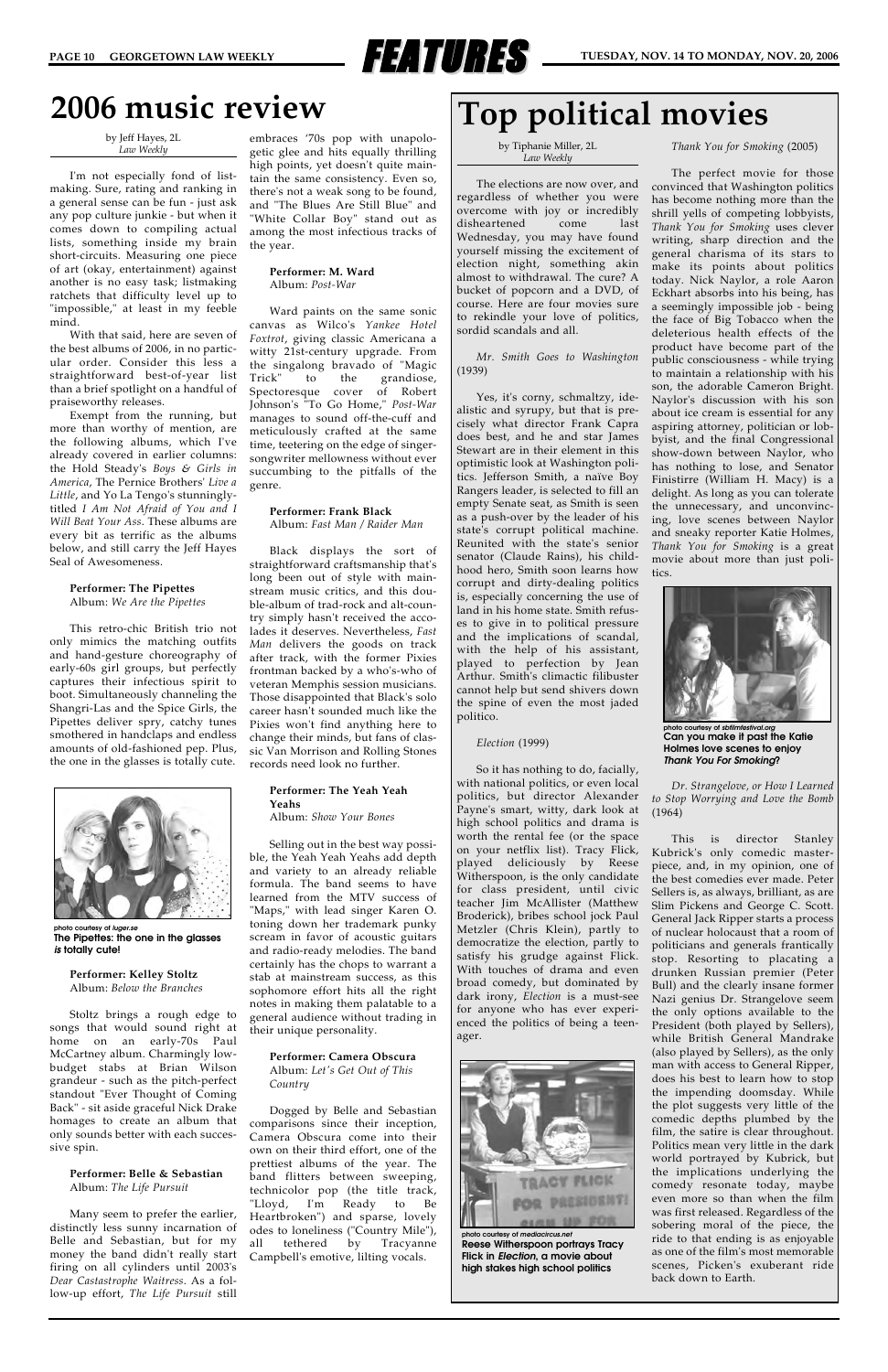

### **Neumeyer's direct**

by Christopher Neumeyer, 3L *Law Weekly*

#### **Professor Randy E. Barnett**

*Why did you come to Georgetown?* I came to Georgetown because of the faculty and the students.

*Is subpoena season officially open now with the Democratic takeover of Congress?* That seems to be the safe money, but the Democrats would not endear themselves to the electorate for 2008 if it looks like they are obstructionists and are just going after scalps, as the Republicans did not do themselves any favors by impeaching President Clinton. The wiser heads in the Democratic Party realize that.

*Are most lawyers also liars?* Lawyers are as honest as people are generally.

*What is more important: idealism or realism?* I believe in realistic idealism.

*Would you rather lose an election by one vote or an embarrassing landslide?* If you are going to lose a Supreme Court case, lose it 3-6. If you lose 4-5, you stay up all night wondering what you could've done different, and 0-9 makes it seem real bad. However, if it was one vote in an election, they will keep recounting until there is not a one vote difference.

*Would you rather be the dimmest star in the sky or the dullest knife in the drawer?* How long did it take you to think this one up? It is neither funny nor serious.

*Would you rather be a werewolf or a vampire?* Definitely a vampire. Why? Go see a vampire movie.

*Would you rather melt in the sun or freeze in the snow?* I'm from Chicago, so I would rather freeze in the snow.

*How will the Iraq War strategy change given the midterm election results?* I don't know.

*Do you support the death penalty for Saddam Hussein?* I think Americans and Europeans shouldn't be telling the Iraqis how to deal with Saddam Hussein.

*If you could have one item of cosmetic surgery, what would it be?* I don't have a flippant answer, so there it is.

*What is a book or author you recommend?* P.J. O' Rourke.

#### **David Carlson, 3L**

*Why did you come to Georgetown?* To be a law student.

*Is subpoena season officially open now with the Democratic takeover of Congress?* I think there will be tough talk, but nothing big will happen because they still need to work with Bush for two years.

*Are most lawyers also liars?* Depends on whether or not you consider intentionally leaving out pertinent information lying.

*What is more important: idealism or realism?* Both are necessary because in order to survive and function you need realism, but if you don't have ideals to guide you on your path then society self destructs.

*Would you rather lose an election by one vote or an embarrassing landslide?* At least with one vote I can hold my head high, but a landslide means no one likes your candidacy, so as heart wrenching as one vote loss is, it is better.

*Would you rather be the dimmest star in the sky or the dullest knife in the drawer?* I'd rather be a star in the sky, at least then you are still hanging out, you are a celestial body. A dull knife just gets shoved aside.

*Would you rather be a werewolf or a vampire?* Vampires are sexier, werewolves are, well, wolves, and the changing is nasty, whereas a vampire can scope out a hot chick and make her a vampire too and turn her into an eternal dark lover.

*Would you rather melt in the sun or freeze in the snow?* I hate the cold, I am from California. I'd rather be in the sun any day.

*How will the Iraq War strategy change given the midterm election results?* I don't see there being a big change, as Congress cannot exert much control over the executive branch in how we fight the war, but domestically there will be a change as Bush is more liberal than most people think, and there will be social changes and programs being enacted.

*Do you support the death penalty for Saddam Hussein?* My personal feeling is his sons were more horrific, but Saddam was their father and allowed them to do their horrible deeds, I am referring to the sons raping young girls and killing their families, but the genocide thing is persuasive as well.

*If you could have one item of cosmetic surgery, what would it be?* Probably my ass. It is a little flat, maybe I would curve it out a little, so women would say "Wow, he has a cute butt!" 'cause right now that will never happen.

*What is a book or author you recommend?* Two novelists I recommend are Michael Crichton, who always addresses current social topics or technological / moral issues that are provocative, and on the other side of the spectrum is Robert Ludlum, who is best known for *The Bourne Identity* series (though those are not his best books). Ludlum always keeps you guessing with his espionage and government plots.

|   |   |   |   |   |   | 5 |   |   |   |   |   |   |   |   |   |
|---|---|---|---|---|---|---|---|---|---|---|---|---|---|---|---|
|   | 6 | R | 7 |   |   | 9 | ⊶ |   | я |   | 2 | õ |   |   | 5 |
|   |   |   |   |   |   |   |   |   |   |   |   |   |   |   | 9 |
|   |   |   |   |   |   | 3 |   |   |   |   |   |   |   |   | 4 |
| 9 |   |   | 3 |   |   | 6 |   | 9 | 4 | ٦ | 7 | 1 | 5 | 2 | б |
|   |   |   |   |   |   |   |   |   |   |   |   |   | 9 |   |   |
|   |   |   |   |   |   | 4 |   |   |   |   |   |   |   | я | 8 |
|   | 2 |   |   | c | 9 | 8 |   | ö | 7 |   | 5 |   | ı |   | э |
|   |   |   |   | 8 |   |   |   |   |   |   |   |   |   |   |   |
|   |   |   |   |   |   |   |   |   |   |   |   |   |   |   |   |
|   | 9 |   |   |   |   |   |   |   | 4 |   |   | 6 |   |   | 3 |
| ö | 6 | 9 | 7 |   | 3 | 5 | 2 | 6 |   | 9 | 3 | 8 |   | 5 | 7 |
|   |   |   |   |   |   | 5 | 5 |   |   |   |   |   |   |   |   |
|   |   |   |   |   |   | 8 |   |   | 8 |   |   |   |   |   | 4 |
| 3 | 8 | ц | ١ |   |   | 9 | õ | я |   |   |   |   | ۹ |   | 8 |
|   |   |   |   |   |   | 3 |   |   |   |   |   |   |   |   |   |
|   |   |   |   |   |   | 6 |   |   |   |   |   |   |   |   | 9 |
|   | 0 | 6 | 9 | 6 | 8 |   | э | ద | 5 |   |   | 3 |   |   | 6 |
|   |   |   |   |   |   |   | 3 |   |   |   |   |   | 8 |   |   |

## **...And she lived happily ever after**

#### by Sarah Hale, 2L *Law Weekly*

Last Tuesday was a monumental day in American history. Lives were changed forever as the course of the future was turned. In a stunning display of the American way, the people got exactly what they wanted. Britney Spears put on her snazziest leather boots and kicked Kevin Federline to the curb.

The smart money was never on the Spears-Federline union, but still the announcement was surprisingly shocking. Although I may be the only one to admit it, I'm sure I'm not the only person who read the headline and literally gasped out loud. Perhaps it was the timing that made it so shocking. Just the night before Spears made a surprise visit to David Letterman to show off her new post-baby body and her Posh-inspired bobbed hair. Looking back, that smile she flashed for Letterman's cameras *did* look like the smile of a woman unencumbered by Federline, but still I never would have guessed what was coming just the next day. Hollywood divorces are like that sometimes. One minute they're walking the red carpet, talking about their rock solid romance and the next they're signing the divorce papers and fighting over spousal support.

This divorce wasn't really like the rest, though. Generally after word leaks that divorce papers have been filed the public begins to speculate about what went wrong. The only question with this divorce was, "What took her so long?" This marriage lasted over two years. Two years! That's a really long time. Let me put it in law school terms for you. That's like four semesters of Corporations. Except it's far worse than that, because Corporations doesn't have a pregnant not-quite-ex-girlfriend, and Corporations doesn't make a fool of itself by dancing to "Popozao" on the internet. Four semesters of Corporations is pretty bad, but it's

nothing compared to what Britney Spears endured. She spent two years with Kevin Federline.

Sadly, those years are lost forever, but there are brighter days ahead. Miss Spears, sans the parttime rapper, full-time idiot husband, stands poised to make a comeback of monumental proportions. Britney is back and she is ready to reclaim her spot at the top.

The fear this must strike in the hearts of current popstarlets is already apparent in their reactions to the news. Several days after Spears made her big announcement a reporter asked Lindsay Lohan what she thought of the news. Lohan feigned ignorance (probably not that incredibly difficult for her) and responded, "What… I didn't even know… Britney Spears is like so,… I didn't know, I don't care…", or something similarly incoherent. She didn't know? She doesn't care? Methinks Lindsay doth protest too much. Of course she knew, of course she cares. Lindsay and her kind (*see* Nicole Richie, Mischa Barton and all of the girls from the O.C. and Laguna Beach) have spent the last two years outshining dim competition (*see* Vanessa Minillo, MK&A Olsen and the sisters Simpson). They were the brightest lights in a less than brilliant crowd, but they never really had *it*. Britney Spears has *it*; she's always had *it*. She may not be the most talented, and I'll be the first to admit that *Crossroads* wasn't exactly Oscarworthy, but somehow you just can't stop loving Britney Spears, and that's what *it* is.

So, what's next for Miss Brit? I predict she'll pick up right where she left off. She'll make songs that aren't the best and she'll occasionally wear something ridiculous. She'll sell millions of records and everyone will deny that they bought one. She'll reclaim her spot as the brightest star in the Popstar sky and our favorite Pop princess will live happily ever after.



**photo courtesy of Randy E. Barnett Professor Randy E. Barnett**



**David Carlson, 3L**

### **Sudoku solutions**

#### **from page 2**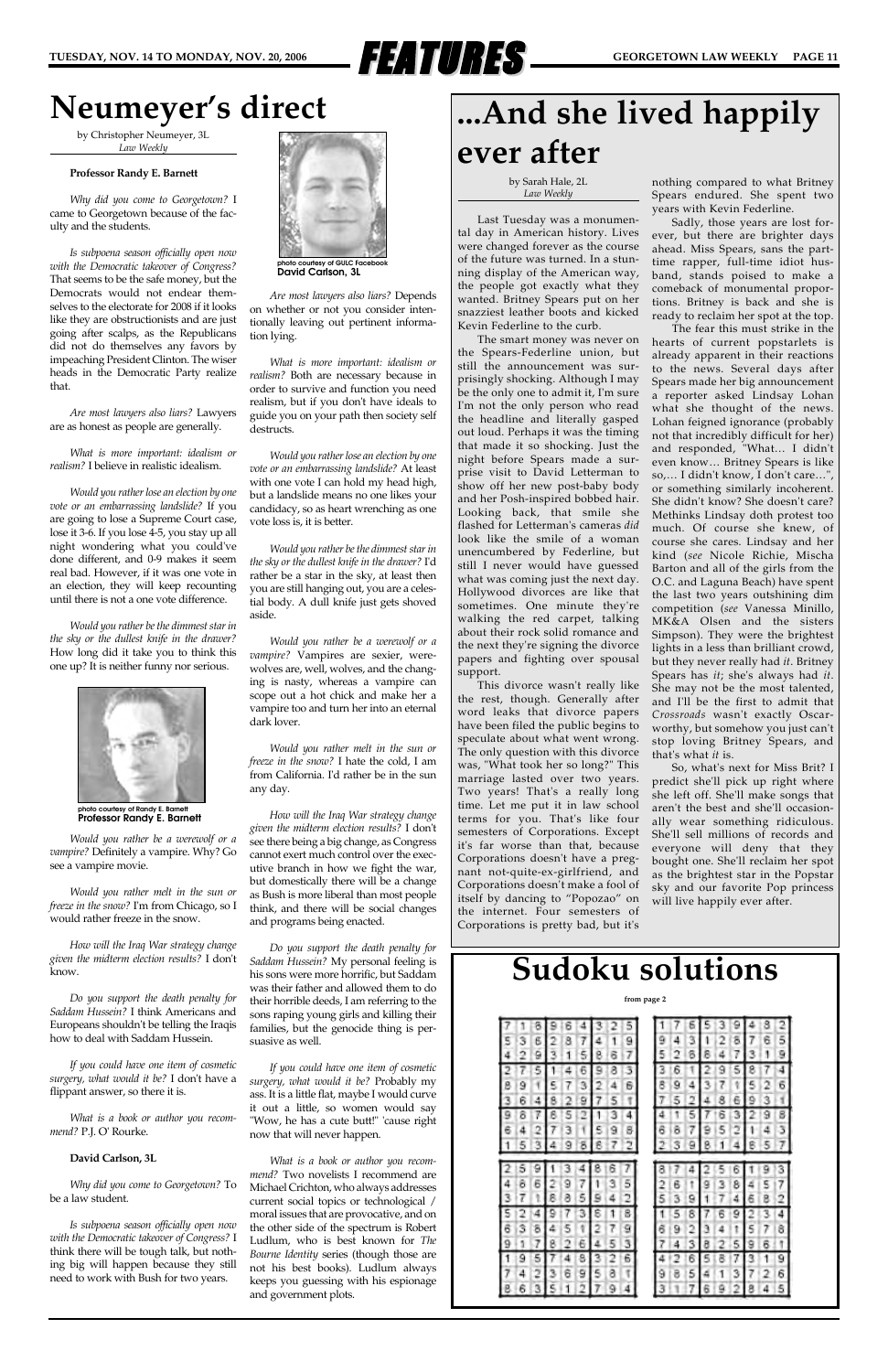

### **The Laws of Love by Logan & Lucy**

# **Heat on the Hill**

### The Quotable...

**Student: "Saturday night!"**

**"Saturday night? I'm sorry, I have a life." -- The Quotable Professor Julie O'Sullivan [deciding when to schedule a make up class]**

**"In the next case, thank God, we just have somebody that drowns." --The Quotable Professor Milton Regan**

**"Today's the 26th right, all day long?" -- The Quotable Father Robert Drinan**

**"The Falun Gong is suing the hell out of China." -- The Quotable Professor Barry Carter**

# Universal Law

**Scorpio (Oct. 24 - Nov. 21)** You will find an unusual use for your cell phone this week.

**Sagittarius (Nov. 22 - Dec. 21)** A sugary treat will have serious consequences.

**Capricorn (Dec. 22 - Jan. 19)** A little well placed blackmail could mean free quesadillas and Diet Coke.

**Aquarius (Jan. 20 - Feb. 18)** Your neighbors know you steal their wireless internet. They are planning the ultimate revenge this week.

**Pisces (Feb. 19 - March 20)** An interesting stranger will proposition you on Thursday. Take her up on it!

**Aries (March 21 - April 19)** A hat is the answer to many of your problems this week.

**Taurus (April 20 - May 20)** A broken mirror on Saturday will mean bad luck for seven years and bad hair and makeup until you buy a new mirror.

**Gemini (May 21 - June 21)** Costume jewelry and sequins will brighten your day on Sunday.

**Cancer (June 22 - July 22)** You will meet a man named Earl on Monday. Make nice, he holds the key to your future (and your apartment).

**Leo (July 23 - Aug. 22)** Wear a jacket on Sunday. You will find more than one use for it throughout the day.

**Virgo (Aug. 23 - Sept. 22)** Tuesday will be held together with little more than scotch tape and sticky tabs.

**Libra (Sept. 23 - Oct. 23)** Your streak will continue this week.

**Got Questions? Quotes?**

**Email Heat on the Hill** 

**laweekly@law.georgetown.edu** *Confidentiality guaranteed!*

*Please Note: Advice columns are intended for amusement purposes only. Writers' names are ficticious. Some question scenarios are fictitious, and written by members of the* Law Weekly *staff.*

by Ono Youdidn, 1L *Law Weekly*

**With Thanksgiving break approaching many of you may still be unsure what you should do during this time off. Here are some suggestions...**

**Calling every person you've ever known who works in the legal profession and explaining to them that, although you haven't spoken to them since you were trying to sell them Thin Mints, you have since entered law school and would greatly appreciate help finding a job this summer. (Just a hint, this isn't going to go well.)**

**Convincing your family that some lawyers are noble professionals that aren't just in it for the money. Not telling them that you don't plan to be one of those lawyers.**

**Eating turkey and relaxing! (If you follow this plan, your plan for the week after Thanksgiving will include high levels of both sobbing and cursing turkey.)**

### Sage Advice for 1Ls

# **Giving Thanks**

**With Thanksgiving little more than a week away, it is time to reflect on the year that has been, and give thanks where they are due. What exactly are Georgetown Law Students thankful for this year?**

**Coffee, Diet Coke, Mt. Dew and all things caffeinated.** 

**Law firm partners who mercifully send out rejections well in advance of the holidays.** 

**Books without footnotes.**

**Free Westlaw printing, without which we'd be paying by the page for our inability to research concisely.** 

**Outline banks. Who knew future lawyers would be so willing to freely share the fruits of their labor?**

**Freakishly warm November weather that probably indicates the end of the world is near, but for right now means fun on a Saturday.**

**An SBA administration that is devoted almost entirely to finding ways to get us more free food and drink.**

by a Truly Thankful G-town 2L

*Dear Logan & Lucy, I met Mark in 7th grade. He looked like a gopher but there was something so appealing about him. We immediately clicked and he became one of my closest guy friends. Our families were close friends through the school but we were never anything but platonic throughout high school. We stayed close in college. We're both law students at different schools now. Last weekend he came to visit D.C. for a conference and we went out for dinner. All throughout dinner he was cold which was so odd but after a couple drinks and chocolate dessert he told me that he's always had a thing for me. He wants us to start dating. I like him but I don't know if I like him in that way. And what if it doesn't work out? I've always had a problem staying committed in relationships and I'm confused, scared, and yet excited by this development. What do I do? ~Jasmin*

#### Jasmin,

I know exactly how you feel, I actually had the same thing happen to me in college. It turned out wonderfully and he was a great influence in my life for a couple of years. The good things: he knows you perfectly, and he's always a great supporter. The bad things: if you haven't felt anything for him yet, chances are that you won't. Don't get me wrong it is possible for love and attraction to develop. It could just take a spark or be more of a gradual tumble. Take it slow and make sure he knows that you might not be ready for a full-fledged relationship. Goodluck! Lucy

#### Jasmin,

I might not know how you feel, but I do know how your dude feels. He's been friends with you since 7th grade and hasn't made a move? This guy is patient and dependable (perhaps freakishly so) to a degree no guy should be. There is no way any normal guy could wait years to make a move on a girl he really likes. Jasmin, it's really simple guys are like plastic toy trucks - no matter how much you play with them they never quit and continue chugging along. So yes, "tumble" down the hill with this dude and see what happens. If he's truly as patient as he seems, he'll be fine when you reject his ass. ~Logan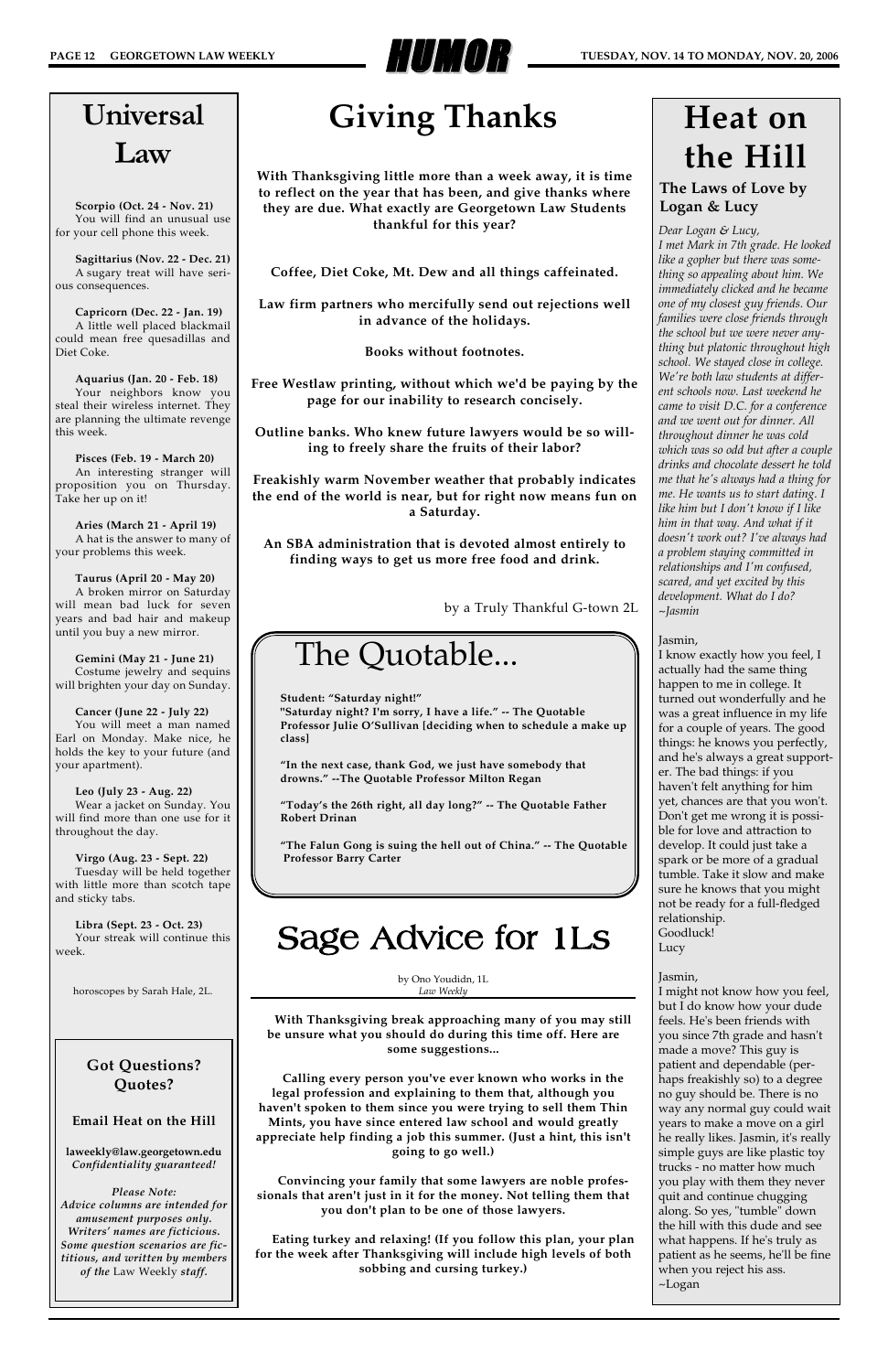

New leadership in the House and Senate could be good news for students who have lost financial aid for college due to a little-known yet far-reaching federal law. Under a 1998 amendment to the Higher Education Act, students with any drug convictions are automatically stripped of their financial aid, while murderers and rapists remain eligible. So far, nearly 200,000 would-be students have had their academic aspirations derailed by the penalty.

Worse, blocking access to education causes more, not fewer, drug problems. According to the National Institute on Drug Abuse, high school graduates not enrolled in college are three times more likely to have used heroin and are almost twice as likely to have used cocaine in the past year than those in college.

In contrast, college attendance helps ensure young people will become successful and productive citizens. According to the U.S. Census Bureau, college graduates earn almost twice as much taxable income as those without a college education. College graduates are also far less likely to be a drain on the criminal justice system or to rely on government assistance programs like food stamps or public housing. Denying financial aid to otherwisequalified applicants costs taxpayers more down the road through lost tax revenue and increased spending on law enforcement and social programs.

Advocates of the penalty say it helps foster safe and productive learning environments by removing

drug users from campus. In reality, college administrators are already able to suspend or expel disruptive students. Educators understand, better than politicians in Washington, D.C., how to appropriately respond to drug use on campus. Most recognize that kicking students out of school is a disservice to the students and society as a whole, but their decision-making power is usurped by this one-sizefits-all penalty.

The penalty's proponents also claim it ensures that taxpayer money goes only to the most deserving students - presumably those who don't use drugs (or don't get caught or convicted). But since there are already minimum GPA standards students must meet to continue receiving aid, the ban only punishes hardworking and determined students who are doing well in their classes.

The aid elimination penalty also has a disproportionate impact on minority students. According to the Leadership Conference on Civil Rights, African Americans use drugs at the same rates as Whites, yet they account for 38 percent of all drug arrests and a whopping 59 percent of drug convictions. Such pre-existing disparities in the criminal justice system place African-Americans in far greater jeopardy of being rendered ineligible for financial aid under this law.

Similarly, the aid elimination penalty only affects low-income students, the very group the Higher Education Act is intended to help. Students who are able to afford full tuition are in no danger of losing access to education regardless of their drug use. Politicians such as President Bush, who've acknowledged "youthful indiscretions," would not have been impacted by this law. As such, the penalty perpetuates disparities in access to education according to economic status.

The aid elimination penalty also only affects students who are honest when filling out their financial aid forms. Since federal aid administrators are unable to cross-check the criminal histories of students applying for aid, only those who tell the truth about their past mistakes are rendered ineligible for aid. It is ironic that a law intended to encourage personal responsibility in fact punishes only those who accept responsibility for their actions.

The Higher Education Act could be reauthorized in the coming months. Members of Congress should take this opportunity to repeal the penalty and help those in recovery turn their lives around by receiving an education.

2) While opening the event, Dean Aleinikoff stated, "You guys have to drink a lot more beer.'

Congress did scale back the penalty earlier this year by granting eligibility to people convicted before they came to college, but tens of thousands are still left without aid because they were convicted while enrolled. Such students are yanked off campus, many of them never returning to finish their degrees. The Department of Education reports that among students who leave fouryear colleges before the beginning of their second year, 36 percent don't return within five years, while 50 percent of those leaving two-year institutions don't reenroll within five years.

This partial reform also fails to address the troubling possibility that many eligible students could misunderstand the law and decline to apply even though they would have received aid. Whether the penalty has a chilling effect on students applying for aid is impossible to determine, but there's no question this complicated set of restrictions does not encourage students to take advantage of the opportunities made possible by higher education assistance.

Ultimately, breaking the cycle of addiction and recidivism benefits everyone and is essential to building a healthy and equitable society. Barriers like the aid elimination penalty make the road to recovery more difficult to travel by perpetuating the stigma and discrimination that prevent many people from seeking sobriety in the first place or moving on to better lives once they achieve it.

Kicking students out of school is not a deterrent to substance abuse and crime; it is a deterrent to recovery and success. As students, educators, special interest groups, and concerned citizens continue to lobby for HEA reform, the aid elimination penalty remains a strong indication that the drug war establishment feels contempt rather than compassion for students who've had problems with drugs.

Student activists and policy experts from around the country will gather at the Law Center this weekend to discuss alternatives to the aid elimination penalty and other drug war excesses. Just Say Know: The 2006 Students for Sensible Drug Policy International Conference will be held at Georgetown University Law Center November 17-19. For more information, visit *ssdp.org/conference*.

Let's do some math concerning the recent EJF auction:

There are exactly 376 seats in Hart Auditorium. Twenty kegs were provided for the EJF auction. If each of those kegs held the US standard of 15.5 gallons, then each keg held 164 twelve-ounce servings

of beer. That means the twenty kegs contained a total of 3280 servings of beer.

Time for a "hypothetical." If Hart Auditorium was full for the EJF auction (with 376 people in attendance), and everyone drank the same amount of beer, and all of the beer was drunk, each person would have consumed 8.7 drinks. The live auction lasted about three hours. That would make everyone in the auditorium legally drunk (and then some).

"But", you say, "more than 376 people attended the EJF live auction!" Okay, maybe so. Perhaps as many as 100 or 150 more people were there milling around. Let's say that there were 525 people in attendance. If each of those people drank beer in the same proportion and all of the beer was drunk, that makes

6.2 drinks per person over three hours. Again, everyone in the auditorium (barring persons who are both tall and obese) would be legally drunk.

In spite of the fact that EJF provisions the event such that each attendee will be provided enough beer to be more than legally drunk, there is no provision for designated drivers or chauffeuring drunk attendees. Furthermore, the entire event is designed to encourage people to

get as drunk as possible, never mind the consequences:

1) An e-mail from EJF was sent out by the SBA to the entire campus celebrating the opportunity to drink twenty kegs and get inebriated.

3) When I personally discussed the issue briefly with SBA President Beau Finley, his response was that the real problem was that "not enough beer was drunk."

*Au contraire*, the problem is the opposite, with few provisions made for how to handle the consequences.

The university holds out TIPS training as a solution to many alcohol-related problems. In my experience, TIPS training is close to a joke. I happened to have attended the

special TIPS training session for EJF this semester because I could not attend the earlier general session. At the end of the two and a half hour



TIPS training session, the instructor read out all of the answers to the questions to make sure that we would all pass. TIPS training hardly amounted to rigorous training for alcohol-induced emergencies.

Given these realities, the live EJF auction is a public health hazard. Several changes need to occur. Among them:

1) No pre-auction e-mail cele-

brating the opportunity to get as drunk as possible should be sent out.

2) Less beer should be ordered. 3) Servers should not be allowed to pour beer in the aisles (This makes a mockery of the school's policy of requiring that both non-alcoholic and alcoholic beverages be offered at an event. I can assure you that no one is doing refills in the aisles of water or soda at the EJF auction!). 4) The Dean and the SBA President should refrain from comment or encourage moderate consumption of alcohol, rather than making comments more worthy of *Animal House*.

5) TIPS training should be revamped and expanded.

6) Chauffeur and designated driver provisions should be made for the event.

These steps and others should be taken before a real tragedy occurs. The students of this law school deserve the demonstration of greater responsibility by those in authority.

### **EJF auction: University-sponsored alcohol abuse**

#### **Chris Evans**

### **Daniel Hughes**

*Chris Evans is a 3L and a member of Students for Sensible Drug Policy* (SchoolsNotPrisons.com).

*Daniel Hughes is a 2L and can be reached at* dh244@law.georgetown.edu.

**photo courtesy of** *photobucket.com* **Does the current EJF auction revolve too heavily around our rotund friends pictured above?**

### **Why the war on drugs sends students a bad message**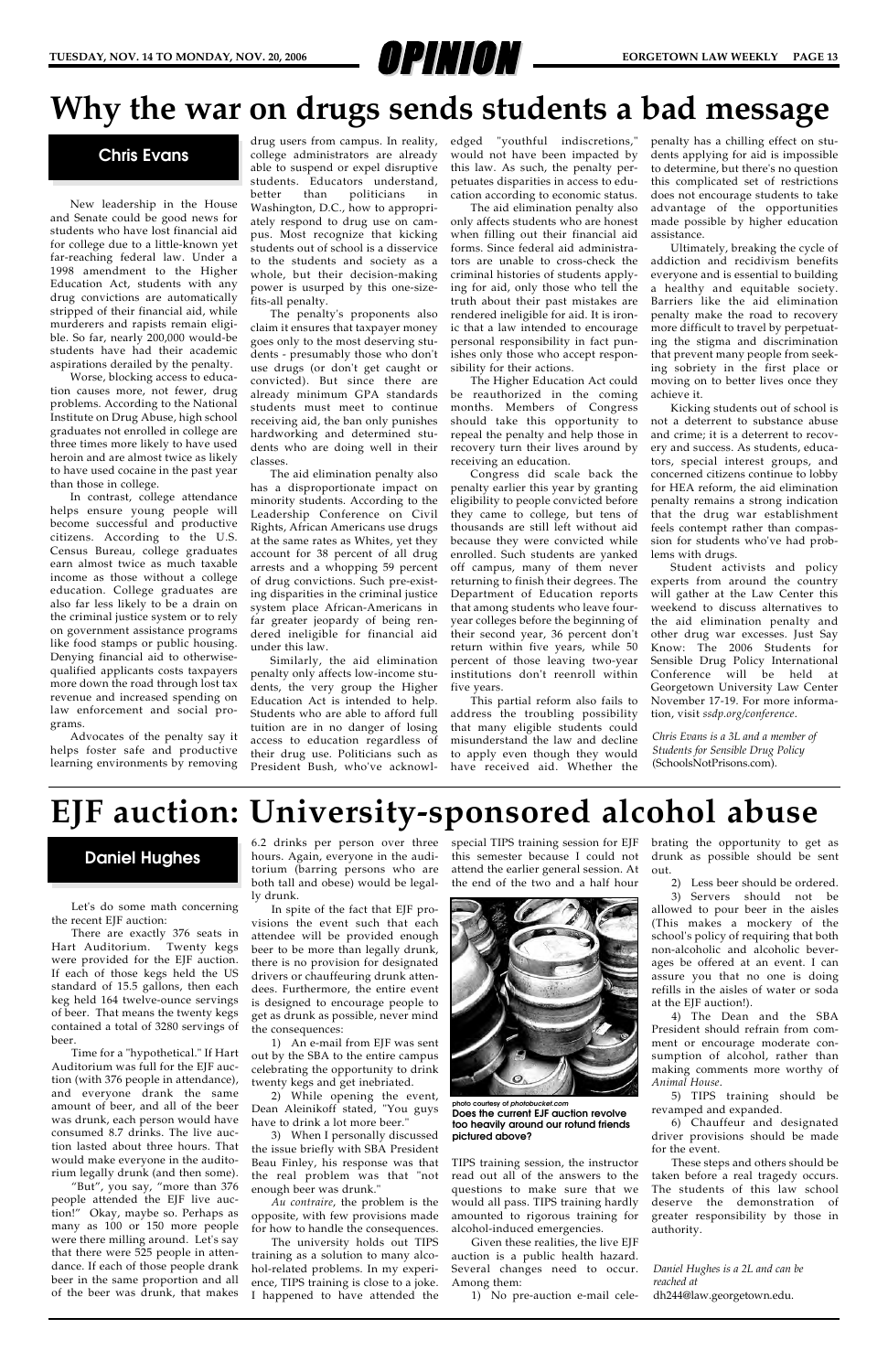

Harrisonburg is just about as rural and redneck as you can get. There are places that are a little more hillbilly across the mountain in West Virginia, and places that are a little more plantation-esque down in Georgia, but nevertheless, every Jeff Foxworthy joke hits home in Harrisonburg. In my high school the Future Farmers of America was by far the largest student organization. Their "officer team" alone was larger than any other club in the school, and the member-officer ratio was at least three to one. At least half of the students were pure "rednecks" and were referred to as such by the rest of the school. In fact, the school even had to institute a policy against "Big Johnson" t-shirts (if you know what a Big Johnson t-shirt is without Googleing it, you might be a redneck). There wasn't a policy against the Confederate Battle Flag because that would have been too hard to enforce and would have meant banning half of the student wardrobe.

The other half of the student wardrobe was, of course, camouflage hunting gear. Students could even get an excused absence every hunting season specifically to go hunting. This was a little unfair because students who did not go hunting were not also allowed an excused absence. Also, it may be worth noting that the school mascot was an officer in the Confederate Army of Virginia during the Civil War.

And yet somehow, with all of this hick-ness, my high school was one of the least racially charged places I have ever spent significant time in. At the end of the day, the rednecks of Rockingham County, with all their Confederate flags, NASCAR caps and hunting rifles in the back of pickup trucks parked in the school parking lot, were more tolerant and racially neutral than most people here at Georgetown.

That isn't to say that the rednecks didn't do things that are traditionally labeled as "intolerant." Your typical spread of Jew/black/towelhead/gay/insert-minority-here jokes were present, but there are several reasons why this doesn't make them actually racially intolerant. First off, the rednecks were equal opportunity mockers. I, as about the most white-bread Christian boy ever, still got heckled by the rednecks almost constantly. Of course this made me a little uncomfortable, but it was high school; discomfort was the name of the game. Furthermore, I never really thought their heckling was meanspirited, (even when the assholes stole my giant ball of silly putty) they were just general high school jackasses. They were something you are supposed to suck up, deal with and forget about. This same high school attitude was essentially analogous to all of the "racism" and "intolerance" present in the rest of the community. People make jokes; they know the jokes are wrong; it's still funny; nobody really hates anybody.

And that is the second point: nobody really hates anybody. Jokes are as far as things go. Nobody is getting strung up or beat up or run out of town on a rail. In fact, the seven minorities in the county get along very well with their supposedly bigoted neighbors. There were maybe two African-Americans in my school, and one Asian (she was a foreign exchange student). Unlike here at Georgetown, however, these kids were all accepted by their peers. They certainly didn't start racebased student associations, and they didn't sit at their own table at lunch. The one guy who was in band sat with his band friends. The other guy who was a jock sat with his jock friends, and so forth.

Furthermore, jokes, although one of the more visible indications of possible bigotry, don't really matter. A joke is a joke. I laugh at white jokes, Christian jokes and lawyer jokes. They are jokes. Part of the humor in a joke is that you know it is a generalization; you know it isn't true, but you know that it embodies

certain social views that you may or may not agree with. If a joke is the most important measure of intolerance, then I'm the most un-tolerated person I know.

Of course, one criticism of this argument is that Rockingham County is not very diverse. It could be said that with less potential victims of intolerance there would always be less intolerance. However, the fact that those potential targets who are in Harrisonburg are comparably well-treated would seem to decry this criticism. Furthermore, the fact that a less diverse place appears to be more tolerant could also be evidence against the favorite liberal mantra that diversity creates tolerance. In fact, diversity may create intolerance. In a group composed of a 97 percent majority and a 3 percent minority, the majority may feel no threat towards the minority, and may treat them as they do everybody else. On the other hand, a 60 percent majority might find a 40 percent minority to be very threatening and increase its hostility and xenophobia. Under this postulate, it's no wonder that Georgetown, with it's carefully tailored quotas of people from all races, creeds and religions, is one of the most minority-paranoid places I have encountered.

To put it another way, when minorities are small, the minority identity becomes subsumed into individuality (where, in my opinion, it belongs). The African-American kid becomes just like the kid-withthe-large-mole-on-his-nose, and the kid-who-squeaks; unusual, perhaps unique but not seen as particularly different from everybody else.

However, whether or not this is due to a demographic characteristic, the end result is that Harrisonburg is a comparably tolerant place. Another explanation for this phenomenon could be that the economic differences between the residents in Rockingham County are smaller than many other places. Minorities and majority residents may have their differences, but if they both shop at the same discount grocery they will end up having fewer differences than if all the majority people are shopping at Whole Foods, and all the minorities are shopping at Giant.

Whatever the reason, rural areas need to stop being derided for their intolerance. Anybody who is going to complain about rednecks and hicks being bigots needs to first take a good look at his or her own liberal city lifestyle. More importantly, everybody needs to look beyond jokes and all the other superficial measures of intolerance and bigotry, and instead look to how a certain area actually treats the people that they interact with. In all my years growing up in Harrisonburg, VA, I saw less instances of racial intolerance than in my first week here at Georgetown. Not that anybody should beat themselves up about being worse than hicks. They have bigger belt buckles than the rest of us also and the world hasn't stopped turning. However, it's about time that rural people got credit for being the unflappable bastions of acceptance that they really are.

### **Hicks: more tolerant than you are**

### **Keith Parsons**



**The multi-culturalism committee of Rockingham County, ready to welcome the 16th minority individual to the community**

*Keith Parsons isn't the opinion editor any more, so you can complain to somebody else from now on. However, tearful fan mail may be directed to* kdp23@law.georgetown.edu.

### Georgetown Law Weekly

Sunil Varghese, 3L *Editor-in-Chief*

Tiphanie Miller, 2L Victoria Taylor, 3L *Managing Editors*

Benjamin Rubinstein, 2L *News Editor*

> Sarah Hale, 2L *Features Editor*

Thomas Leroe-Munoz, 2L *Sports Editor*

> Keith Parsons, 3L *Commentaries Editor*

Brianne Kennedy Matthew Cook, 2L Ellen Padilla, 3L Christina Schoppert, 1L *Assistant Editors*

Zach Bertke, 2L Sean Byrne, 3L Devin Cain, 1L Emily Camastra, 2L Brian Corcoran, 1L Jacob Cote, 1L Nancy Eyl, 2L Jennifer Gaspar, 1L Zeeshan Hafeez, 2L Jeff Hayes, 2L Prashina Gagoomal, 1L David Graham, 2L Matthew Justice, 3L Erik Kenerson, 3L Mike Mancini, 2L Mark Nabong, 3L Christopher Neumeyer, 3L Adam Pekor, 2L Harsha Rao, 3L Margaret Rubin, 1E Adam Taylor, 1L Matthew S. Schwartz, 3L Kartik Sharma, 2L Julia Zhang, 1L *Staff Reporters & Writers*

> Javad Namazie, 3L Marika Maris, 3L *Staff Photographers*

The Rev. Robert F. Drinan *Faculty Advisor*

600 New Jersey Ave., N.W. Washington, D.C. 20001 Telephone: (202) 662-9265 *laweekly@law.georgetown.edu*

*Georgetown Law Weekly* is published during the school year by students at Georgetown University Law Center in Washington, D.C. The *Law Weekly* is composed on Quark XPress 6.1 and is printed by Southern Maryland Publishing. The writing, graphics and design are the responsibility of *Law Weekly* and do not necessarily represent the views of the Law Center. Signed columns represent the beliefs of the writer, and not necessarily the views of either the Law Center or the *Law Weekly*. Letters to the editor should not exceed 700 words and should be submitted as email attachment in Microsoft Word. The *Law Weekly* reserves the right to edit submissions.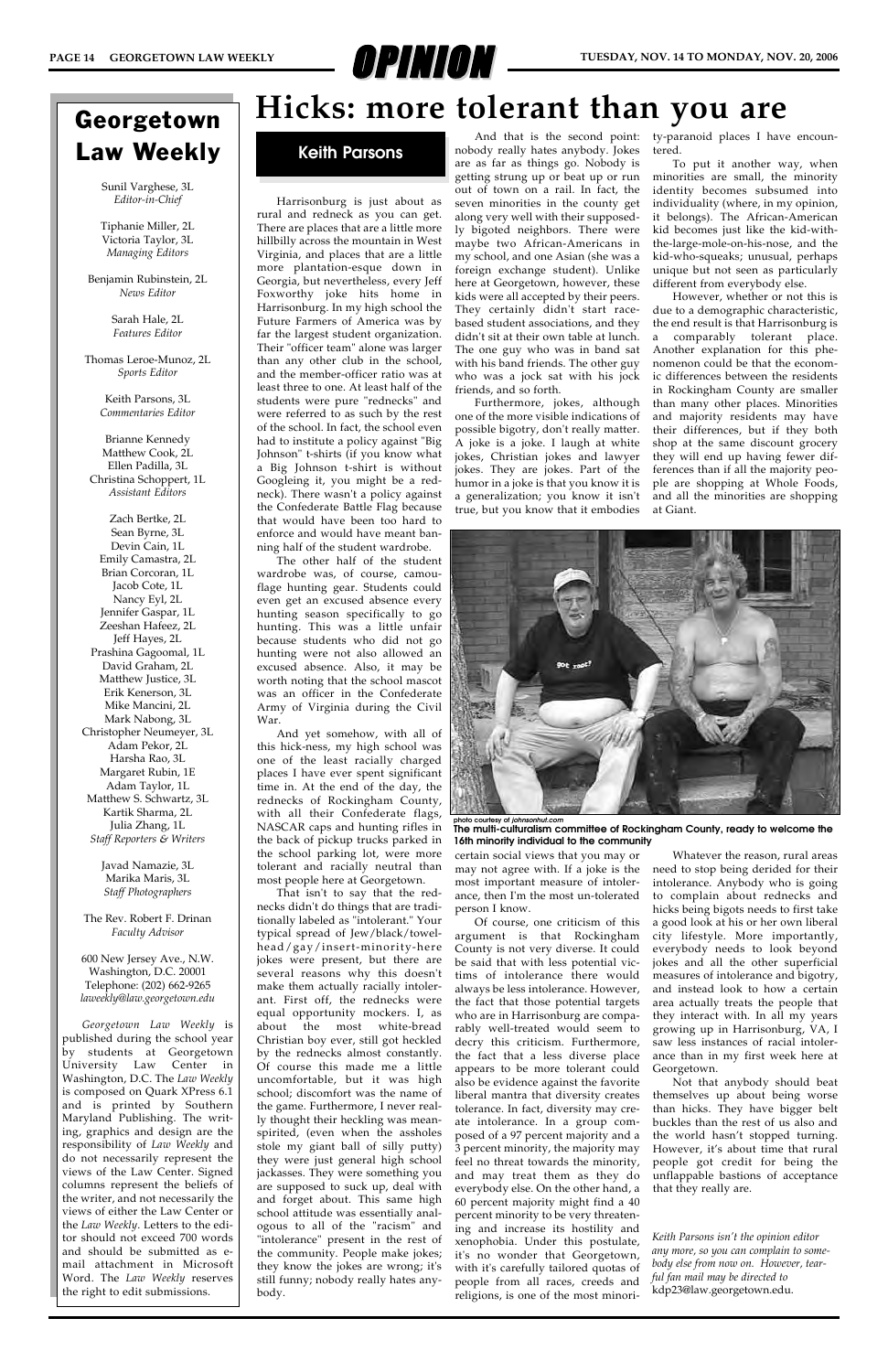

Elections are over and the Democrats have the house and the Senate. But although the campaigns are now behind us, they've left an ugly feel in the air, and rather than look ahead to what the new Congress might do in Iraq or at home, or speculating on the possibility of Cheney breaking ties in the Senate with the aid of his quail hunting gun (transforming the Democrats from the cutand-run party to the duck-and-cover party), I want to look back and reflect on the nastiness of this campaign season.

The slime was really everywhere this fall. Attacks were personal, below the belt (yeah, I'm talking to you, writers of that anti-Ford-blondegirl-winking-ad), and just plain stupid (the ones that tried to smear a candidate because his staffer had accidentally dialed a wrong number in a hotel room). We were all sick of them almost before they began and yet they dominated the season.

So why do these ads continue, if we all profess to hate them so much? Why don't candidates see them as a liability and stop using them? The answer came to me in the midst of my Con Law reading, which was a pleasant surprise because not many clear thoughts come to me in the midst of my Con Law reading. We've been reading about separation of powers, and the idea that sometimes individual states feel powerless to pass certain laws (hour or minimum wage restrictions, for example) because if the other states do not pass similar laws then the state in question may begin to lose citizens and business to states with less restrictive laws. That's where the federal government can sometimes come in and make uniform national laws that prevent this kind of competitive inaction. I don't need to elaborate - you've all studied this too. But it strikes me that we have here the same situation: no candidate wants to be the first or only one to stop attacking her opponent, and there is no higher authority to regulate the behavior that affects all candidates and who would force them to behave decently.

That's where I come in. I am a former elementary school teacher with eight years of experience under my belt. I have a wide range of conflict resolution strategies at my disposal, I am adept at getting people to be nice to each other and I have learned how to handle the kids who do not play well with others. Who could be better to lead us into a kinder, gentler election season? To give you a taste of my formidable skills in this areas, I'll use some stories from my experience to illustrate three election-related interpersonal skill issues:

**1. Name-calling.** This is a basic building block of attack politics, as well as being a common problem in the classroom. The following was a particularly memorable example.

Barron was a kid who had a hard time making friends, but was sweet and vulnerable. Therefore, I was quite upset when he came up to me been picking on him and calling him a mean name.

"What were they calling you?" I asked.

He paused.

"They were calling me…" he hesitated, fearful of saying a bad word in front of his teacher. "They were calling me a hobo."

"A what?" I asked.

"A hobo."

My heart sank, even as I suppressed an urge to giggle a bit. The problem was, I knew what the kids had wanted to call him and I had no idea how to go about confronting them about what they said without pointing out their mistake and making the situation even worse. I envisioned conversations:

"What you called Barron was a hobo, which means a person who travels around on trains from place to place. What you were trying to call him was a homo, which is…"

one day to tell me that some kids had ed by her friends, who clustered and Democrats and Republicans couldn't learn to do so as well?

No. That wouldn't work.

I tried to think of something else. "Don't call names" wasn't going to cut it - too generic. Finally, I settled for telling the kids in question that the word they were using did not mean what they thought it did, but that I knew what they were trying to say and they didn't have a right to make anyone feel bad, or use any word like that as an insult. I think it worked; if nothing else there were no more hobo or homo related complaints that year.

The trick, in name-calling situations, is to help the name-callers see how hurtful their words are; how many other, better, ways there are to express their thoughts and how name-calling is just the last resort of those who can think of nothing better to say or have no good ideas of their own. I think with some all-day sessions and intensive counseling, I might just be able to help the candidates to that understanding as well.

**2. How to use nice language:** Sometimes we call each other names because it's the only thing we can think to say. Sometimes it's because we secretly admire our opponent, or the object of our insults, and we don't know how to show that appropriately. This holds especially true in any case of boy-girl conflicts in the younger grades. I've handled many such conflicts, but none was more striking than my experience with Antonio.

Antonio was a kid with tons of charisma, a level of self-confidence that could have been seen as arrogance if he wasn't in the fourth-grade and also endlessly charming and happy. The girls thought him both "cuuuute" and "fine," attention which, unfortunately, only emboldened him In the springtime, when fourthgraders often turn to thoughts of love, Antonio developed a crush. It may have been simmering for awhile, but it came to my attention the day one of my girls ran in from recess in tears. "Ms. Ehrenfeld, Antonio called me a billy goat! He said I was going to butt him with my horns."

Antonio was not in the least bit contrite.

"But Ms. Ehrenfeld, it's true! She even smells like a billy goat!"

Done with tears, the girl flew into a rage and stomped off to be comfortcooed and shot venomous glances at Antonio. Feeling as if Antonio needed some instructions on how to handle his love life, I took him aside for a heart to heart.

"Antonio. Honey. I worry about you. I see you at 17, sitting alone in your room, all your friends out with their girlfriends, and you wondering what you did wrong." This was certainly the opposite of what would happen, but I couldn't resist teasing him a bit. "Let me teach you how to talk to girls."

"Okay," he said dubiously.

"You have to say nice things. Try this: your eyes are as deep as the ocean."

Grudgingly, in a monotone, "Your eyes are as deep as the ocean."

"Great! Now I'll start one, and you finish it. Your skin is like…"

He looked up at me, grin stretched wide. "Frogs?" he said, then hopped up and scampered off to tease the girls some more.

I gave up on Antonio after that for awhile, figuring he had to learn how to talk nicely to girls on his own, and that he'd never learn it from me.

Later in the year, I found that maybe my little lesson had actually stuck, when he handed me a Mother's Day card that read: "Mother's day is a day when mothres get treats from the little childrens special tiny harts. You are the beautiful girl of my life." Antonio, it seemed, had begun to learn how to talk nicely to girls. And if this little fourth-grader could do so, is there any reason to believe that

**3. When in doubt, do not talk about your opponent's mother.** This needs little explanation, only that it seems to help, when you have two boys in tears because one has said that the other's mother smells and the other has said that the first boy's mother has big feet, to threaten to bring the mothers in question up to school for a little chat. Suffice it to say I'm not above getting candidates' mothers involved. In fact, sometimes I think that if candidates' mothers were more involved, our elections would be a whole lot nicer.

That's a little taste of what I have to offer this process. I think I've proven conclusively that I have the skills needed to end the name-calling and dirty tricks, and start candidates along a path of kindness and politeness. In the event that I'm not called upon, I do want to say (in all seriousness) that I think it's high time that this country finds a way to help our candidates rise above the ugliness of our elections and aspire to something different and better. If it takes the creation by the major parties of an oversight authority to govern the etiquette of elections, that would be fine. Whatever remedy is chosen, it cannot come too soon.

### **A lesson from a teacher to politicians: play nice!**

### **Jane Dimyan-Ehrenfeld**

*Jane Dimyan-Ehrenfeld, in the midst of her post-election euphoria, implores the Democrats to be gracious, forwardthinking, and positive (not that they asked her). She can be reached at* jde25@law.georgetown.edu.



**By Christina Pamies, 1L**